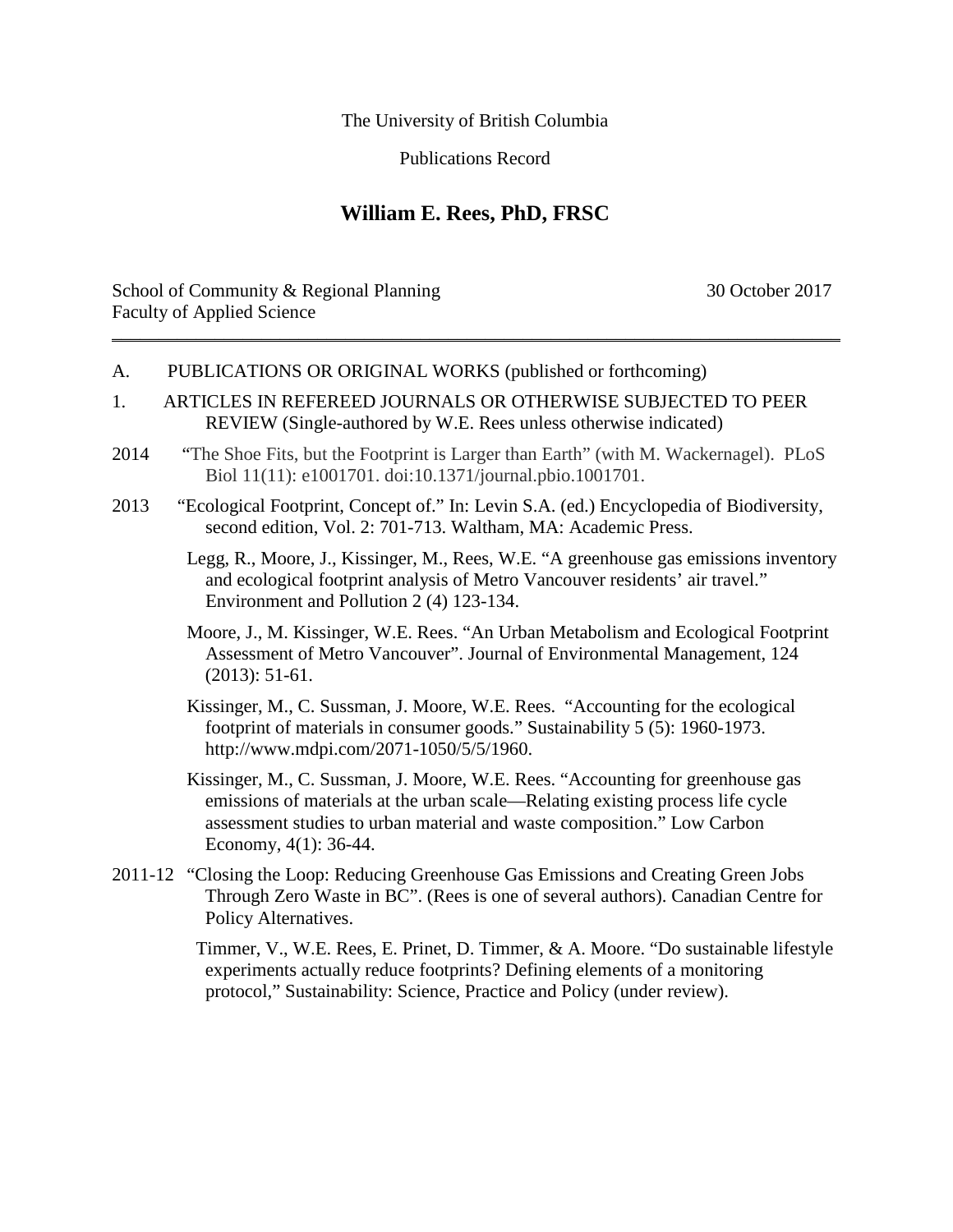Kissinger, M., Rees, W.E. and Timmer, V. "Interregional Sustainability: Governance and Policy in an Ecologically Interdependent World." Environmental Science and Policy 14 (8), 965-976.

Kissinger, M., Timmer V. and Rees, W.E. "Interregional Interdependence: Framework and Policy Prescriptions for Sustainability." In Westra, L., Bosselmann, K., and Soskolne, C (EDs.). Globalization and Ecological Integrity in Science and International Law. 255-271. Cambridge Scholars Publishing).

2010 "What's Blocking Sustainability? Human nature, cognition and denial". Sustainability: Science, Practice & Policy 6(2):13-25. <http://sspp.proquest.com/archives/vol6iss2/1001-012.rees.html> (Accessed 18 Dec 2010).

> Kissinger, M & W.E. Rees. "Importing terrestrial biocapacity: The U.S. case and global implications." Land Use Policy 27: 589–599.

Kissinger, M. & W.E. Rees. "An interregional ecological approach for modelling sustainability in a globalizing world—Reviewing existing approaches and emerging directions." Ecological Modelling 221(21):2615-2623.

"True Cost Economics". Chapter in the Berkshire Encyclopedia of Sustainability, Vol 2, The Business of Sustainability. C. Lazlo *et al*. eds. Berkshire Publishing Group.

- 2009 Kissinger, M & W.E. Rees. "Footprints on the Prairies: Degradation and Sustainability of Canadian Agriculture in a Globalizing world." Ecological Economics 68: 2309– 2315.
	- Kissinger, M, & W.E. Rees. Exporting natural capital: the foreign eco-footprint on Costa Rica and implications for sustainability. Environment, Development and Sustainability. DOI 10.1007/s10668-009-9210-7

Kissinger, M. & W.E. Rees. "Quantifying Sustainability in a Globalizing world – Toward an Interregional Ecology." Journal of Industrial Ecology 13 (3) 357-360.

"The Ecological Crisis and Self-Delusion: Implications for the Building Sector." Building Research and Information 37 (3) 300 – 311.

2008 "Human Nature, Eco-Footprints and Environmental Injustice." *[Local Environment,](http://www.informaworld.com/smpp/title%7Econtent=t713394137%7Edb=all)*  The International Journal of Justice and Sustainability*.* Volume [13](http://www.informaworld.com/smpp/title%7Econtent=t713394137%7Edb=all%7Etab=issueslist%7Ebranches=13#v13) (8): 685 – 701. [NB: this article has been selected for translation and inclusion in Spanish language collection on sustainability and social justice, 2009]

> Kitzes, J., Galli, A., Bagliani, M., Barrett, J., Dige, G., Ede, S., Erb, K-H., Giljum, S., Haberl, H., Hails, C., Jungwirth, S., Lenzen, M., Lewis, K., Loh, J., Marchettini, N., Messinger, H., Milne, K., Moles, R., Monfreda, C., Moran, D., Nakano, K., Pyhälä, A., Rees, W., Simmons, C., Wackernagel, M., Wada, Y., Walsh, C.,Wiedmann, T.,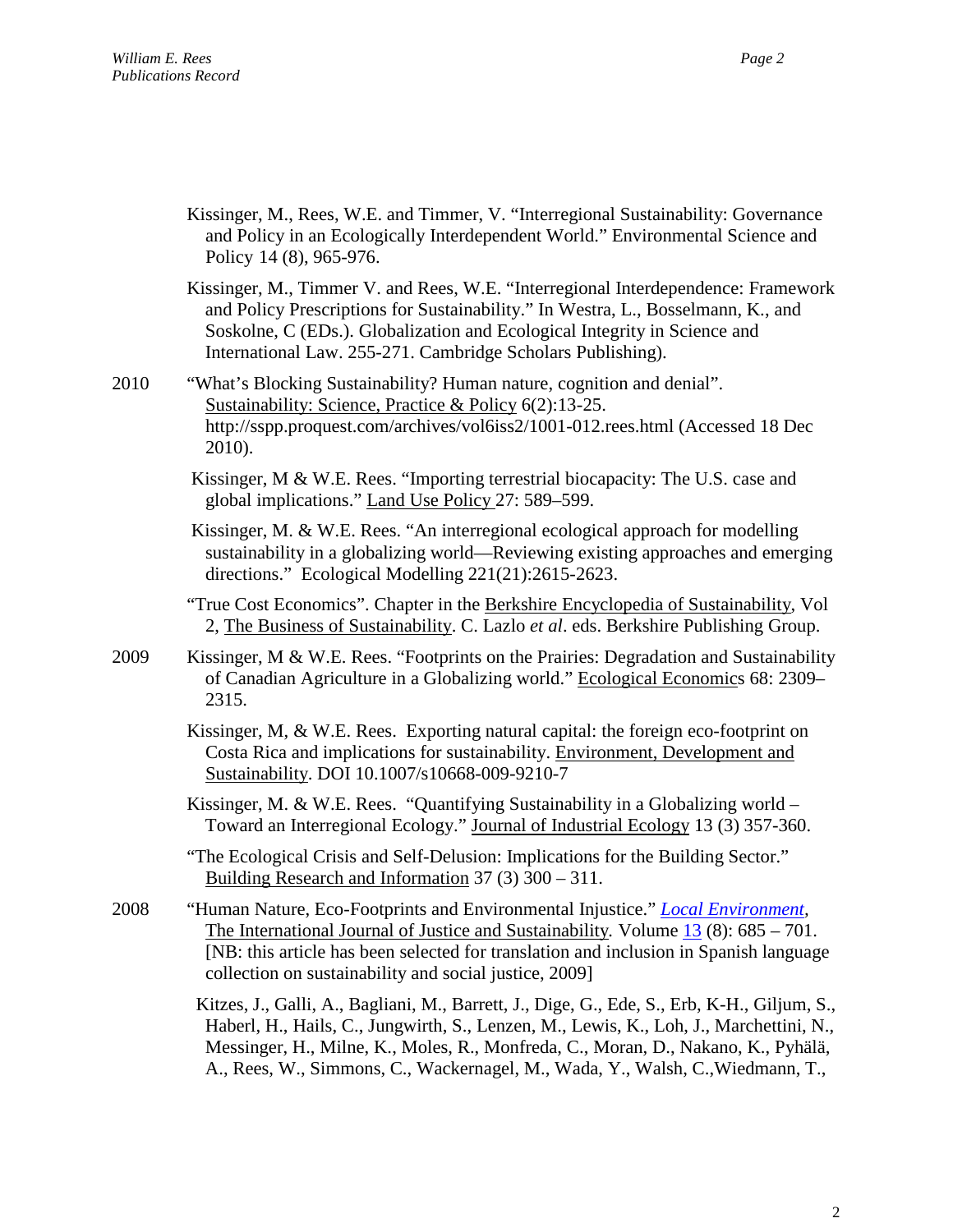|      | "A research agenda for improving national ecological footprint accounts."<br>Ecological Economics. doi:10.1016/j.ecolecon.2008.06.022.                                                                                                                                                      |
|------|---------------------------------------------------------------------------------------------------------------------------------------------------------------------------------------------------------------------------------------------------------------------------------------------|
| 2007 | Daly, H.E., B. Czech, D.L. Trauger, W.E. Rees, M. Grover, T Dobson, S.C.<br>Trombulak. "Are We Consuming Too Much—for What?" Conservation Biology 21<br>$(5): 1359-1362.$                                                                                                                   |
|      | "Globalización y sostenibilitad: conflicto o convergencia? Papeles de Cuestiones<br>Internacionales 98: 35-61. Spanish translation of "Globalization and Sustainability:<br>Conflict or Convergence?" Bulletin of Science, Technology and Society 22 (4): 249-<br>268 (2002).               |
|      | Kissinger, M., J. Fix and W.E. Rees. "Wood and Non-Wood Pulp Production: A<br>Comparative Eco-Footprint Analysis of Alternative Paper-Pulp Manufacturing on<br>the Canadian Prairies." Ecological Economics 62: 552-558.                                                                    |
| 2006 | "Global Change, Urban Sustainability and the Vulnerability of Cities: An Eco-<br>Footprint Perspective" (in Chinese, Bai Jin-peng, translator). Seeking Truth (Quishi<br>Xuekan) 33(4): 51-57.                                                                                              |
|      | Mckenzie H., and W.E. Rees. "An analysis of a Brownlash Report." Ecological<br>Economics 61: 505-515.                                                                                                                                                                                       |
|      | "Globalization, Trade and Migration: Undermining Sustainability." Ecological<br>Economics 59: 220-225.                                                                                                                                                                                      |
| 2005 | McGranahan, G., P. Marcotullio et al., including W.E. Rees as one of several lead<br>authors. "Urban Systems." Chapter 27 in H. Rashid, R. Scholes and N. Ash (eds),<br>Ecosystems and Human Well-Being, Volume 1: Current State and Trends, pp. 795-<br>825. Millennium Ecosystem Project. |
| 2004 | "Is Humanity Fatally Successful?" Journal of Business Administration and Policy<br>Analysis 30-31: 67-100 (2002-2003).                                                                                                                                                                      |
| 2003 | "Impeding Sustainability? The Ecological Footprint of Higher Education." Planning<br>for Higher Education (Journal of the Society for College and University Planning)<br>March-May 2003, pp 88-98.                                                                                         |
|      | "Economic Development and Environmental Protection: An Ecological Economics<br>Perspective." Environmental Monitoring and Assessment 86: 29-45.                                                                                                                                             |
| 2002 | "Carrying Capacity and Sustainability: Waking Malthus' Ghost," in (Theme)<br>'Introduction to Sustainable Development,' edited by David V.J. Bell, and Y. Annie<br>Cheung, in Encyclopedia of Life Support Systems (EOLSS), Eolss Publishers,<br>Oxford, UK. [http://www.eolss.net]         |
|      | "Ecological Integrity and Material Growth: Irreconcilable Conflict?" Journal of<br>Business Administration (also published as book chapter — see below).                                                                                                                                    |
|      | "Globalization and Sustainability: Conflict or Convergence?" Bulletin of Science,<br>Technology and Society 22 (4): 249-268.                                                                                                                                                                |
|      | "An Ecological Economics Perspective on Sustainability and Prospects for Ending<br>Poverty." Population and Environment 24 (1) 15-46.                                                                                                                                                       |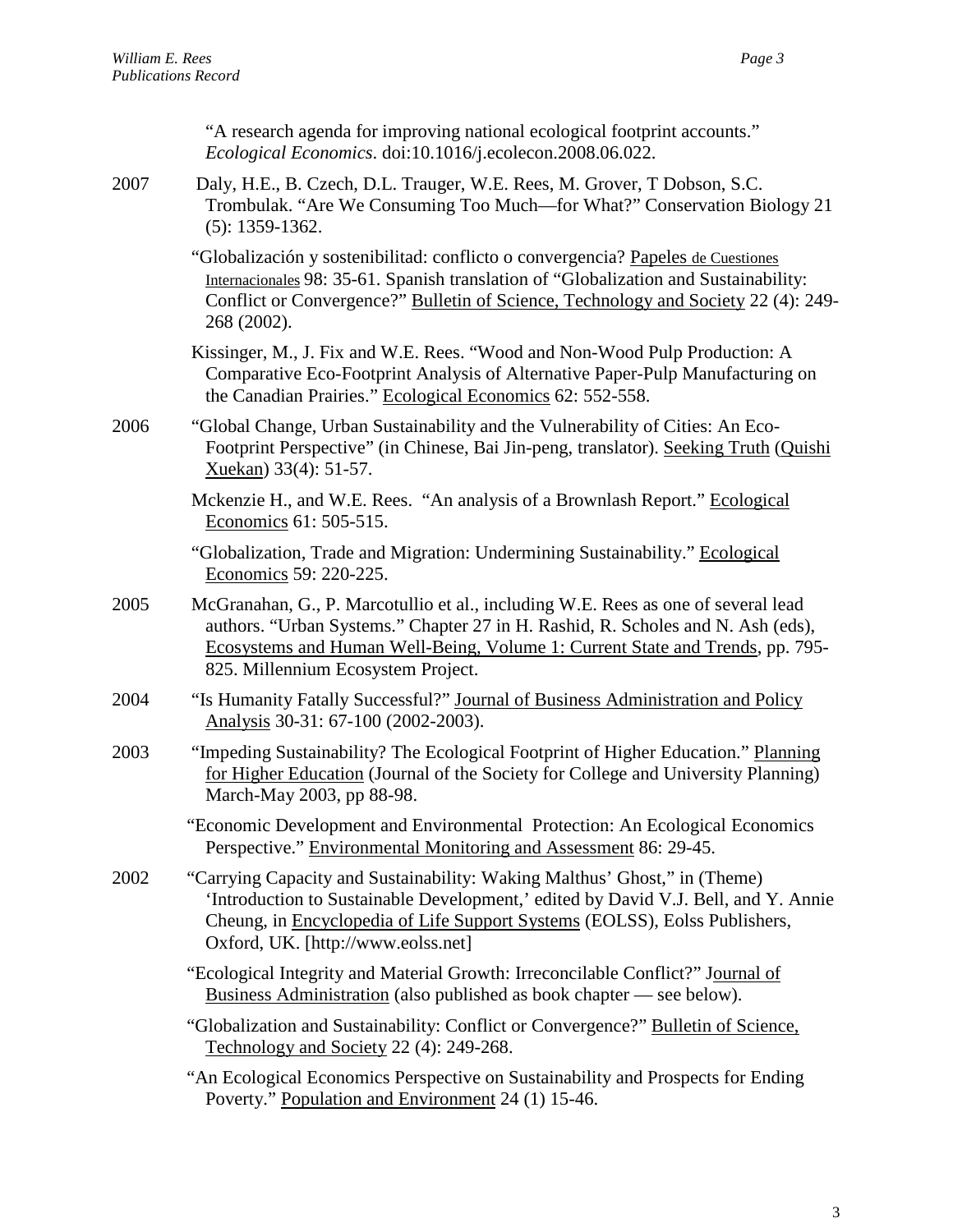|      | "Nachhaltigkeit: Ökonomischer Mythos und Ökologische Realität" (Sustainability:<br>Economic Myth and Ecological Reality). Natur und Kultur: Transdisziplinäre<br>Zeitschrift für ökologische Nachhaltigkeit, 3(1) 3-34. |
|------|-------------------------------------------------------------------------------------------------------------------------------------------------------------------------------------------------------------------------|
| 2001 | "Ecological Footprint, Concept of." Article prepared for the Encyclopedia of<br>Biodiversity (Simon Levin, Editor-in-Chief). Vol 2, pp 229 -244. San Diego:<br>Academic Press.                                          |
|      | "Human carrying capacity: Living within global life support." Encyclopedia of Global<br>Ecological Change (Edward Munn, Editor-in-Chief). London: John Wiley and<br>Sons.                                               |
| 2000 | "Eco-Footprint Analysis: Merits and Brickbats." Ecological Economics 32: 371-374.                                                                                                                                       |
| 1999 | "The Built Environment and the Ecosphere: A Global Perspective." Building Research<br>and Information 27: (4/5) 206-220.                                                                                                |
|      | "Consuming the Earth: The Biophysics of Sustainability." Ecological Economics 29:<br>$23 - 27$ .                                                                                                                        |
|      | "Monetary Analysis: Turning a Blind Eye On Sustainability" (first author with Mathis<br>Wackernagel). Ecological Economics 29: 47-52.                                                                                   |
|      | "How Should a Parasite Value its Host?" Ecological Economics 25:49-52.                                                                                                                                                  |
| 1997 | "Ecological Footprints: The Biophysical Factor in Urban Sustainability." Ekistics 64,<br>vols. 385/386/387, pp 171-181 (journal publication delayed until 2000).                                                        |
|      | "Is 'Sustainable City' an Oxymoron?" Local Environment 2:3:303-310.                                                                                                                                                     |
|      | "Perceptual and Structural Barriers to Investing in Natural Capital: Economics from an<br>Ecological Footprints Perspective" (co-author with Mathis Wackernagel).<br>Ecological Economics 20:1: 3-24.                   |
|      | "Urban Ecosystems: The Human Dimension." Urban Ecosystems 1:63-75.                                                                                                                                                      |
| 1996 | "Urban Ecological Footprints: Why Cities Cannot be Sustainable (and Why they are a<br>Key to Sustainability)" (first author with Mathis Wackernagel). Environmental<br>Impact Assessment Review 16: 223-248.            |
|      | "Revisiting Carrying Capacity: Area-Based Indicators of Sustainability." Population<br>and Environment 17:195-215.                                                                                                      |
| 1995 | "Cumulative Environment Assessment and Global Change." Environmental Impact<br>Assessment Review 15: 295-309.                                                                                                           |
|      | "Achieving Sustainability: Reform or Transformation?" Journal of Planning Literature<br>$9:4:343-361.$                                                                                                                  |
|      | "More Jobs, Less Damage: A Framework for Sustainability, Growth and<br>Employment." Alternatives 21:4: 24-30.                                                                                                           |
|      | "Combustion and Rehabilitating Forests: Achieving Sustainability, Growth, and<br>Employment through Energy Policy." Alternatives 21:4: 31-35                                                                            |
|      |                                                                                                                                                                                                                         |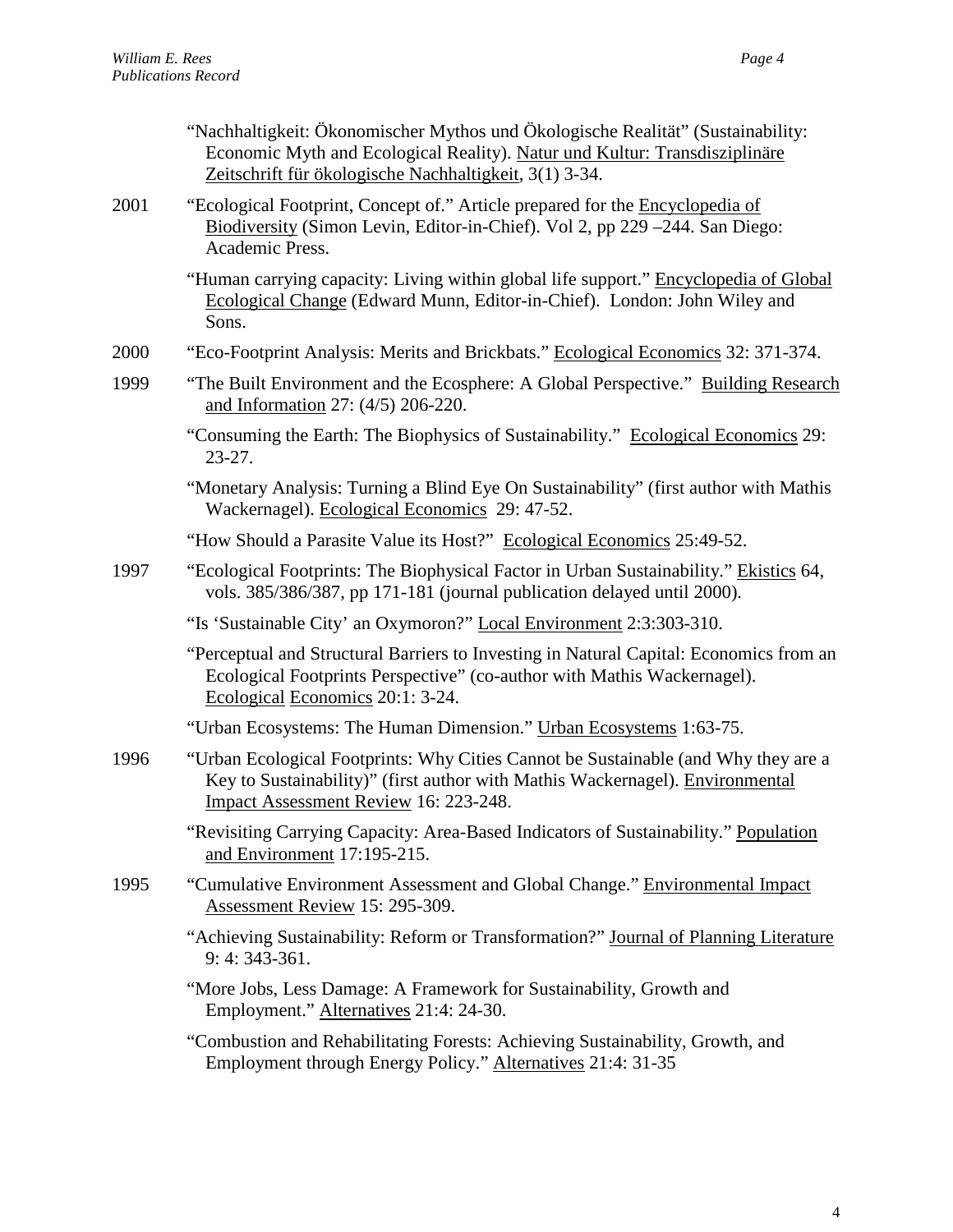| 1993 | "Understanding Sustainable Development: Natural Capital and the New World Order."<br>Journal of the American Planning Association (JAPA) (accepted but with<br>unacceptable revisions required).                                                                                                                                                           |
|------|------------------------------------------------------------------------------------------------------------------------------------------------------------------------------------------------------------------------------------------------------------------------------------------------------------------------------------------------------------|
| 1992 | "Ecological Footprints and Appropriated Carrying Capacity: What Urban Economics<br>Leaves Out." Environment and Urbanization 4:2:121-130.<br>[NB: This paper has been selected for inclusion in the collection Urban Studies and<br>Society, Ronan Paddison (editor). Sage Publications (expected publication,<br>September 2009)                          |
| 1991 | "Sustainable Communities: Planning for the 21st Century." Plan Canada 31:3:15-25.                                                                                                                                                                                                                                                                          |
|      | "Economics, Ecology, and the Limits of Rational Analysis." J. Air Waste Management<br>Assn. 41:10:1323-1327.                                                                                                                                                                                                                                               |
|      | "Conserving Natural Capital: The Key to Sustainable Landscapes." Int. Journ.<br>Canadian Studies 4:7-27.                                                                                                                                                                                                                                                   |
| 1990 | "Atmospheric Change: Human Ecology in Disequilibrium." International Journal of<br>Environmental Studies 36:103-124. (Originally presented at Commonwealth Human<br>Ecology Council conference on "Human Ecology, Sustainable Development, and<br>Education." Edinburgh, July 1989).                                                                       |
|      | "The Ecology of Sustainable Development." The Ecologist 20:1:18-23.<br>(January/February 1990). (Edited version of a paper originally presented at<br>Commonwealth Human Ecology Council conference on "Human Ecology,<br>Sustainable Development, and Education." Edinburgh, July 1989.)                                                                  |
|      | (Reprinted in part as: "Consuming our Ecological Capital." Social Inventions<br>[Journal of the Institute of Social Inventions] 19:14-16 [1990] London: ISI<br>Publications, and; "Towards an Ecological Economics." Cover article in: Greenletter<br>3-4, 16-17 [Winter 1989]. San Francisco: Greener Times.)                                             |
|      | "Sustainable Development and the Biosphere: Concept and Principles." Teilhard<br>Studies 23 (Spring/Summer 1990) (This is an extended version of "The Ecology of<br>Sustainable Development" published by agreement with the editors of The<br>Ecologist). Chambersburg, PA: Anima Books (for the American Teilhard<br>Association for the Future of Man). |
|      | "Sustainable Development as Capitalism with a Green Face." A review article focusing<br>on Blueprint for a Green Economy (1989), by David Pearce, Anil Markandya, and<br>Edward B. Barbier. London: Earthscan Publications Ltd.) Town Planning Review.                                                                                                     |
| 1989 | "The Norman Wells Project Special Initiatives: Boon or Bust?" Canadian Public<br>Administration 32:1:104-123.                                                                                                                                                                                                                                              |
|      | "Defining 'Sustainable Development." CHS Research Bulletin, May 1989, 7 pp.<br>Vancouver: University of BC Centre for Human Settlements. (Originally published                                                                                                                                                                                             |

as a background paper for the symposium on Planning for Sustainable Development. Vancouver: University of BC School of Community and Regional Planning, November 25-27, 1988.)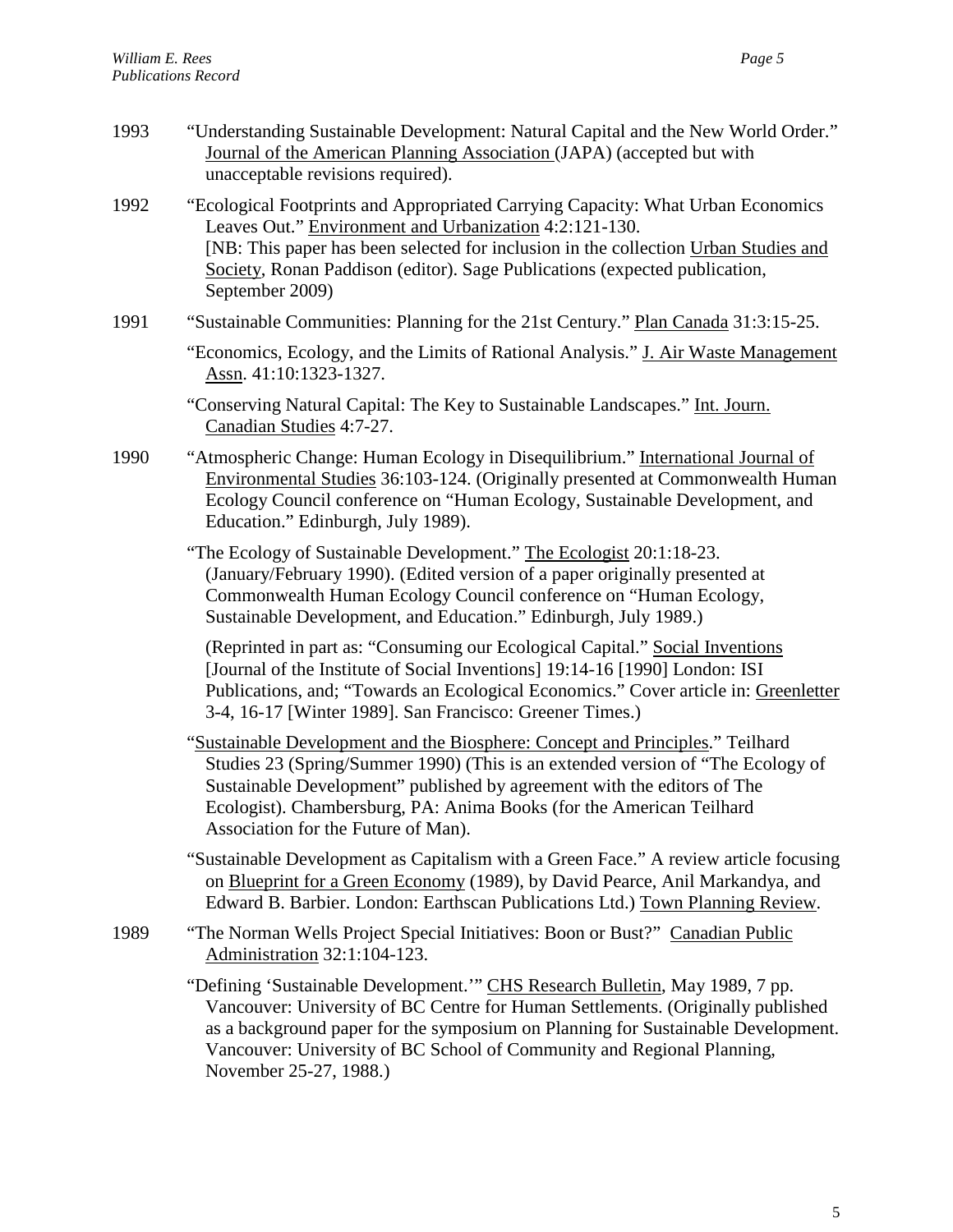| 1988 | "A Role for Impact Assessment in Achieving Sustainable Development."<br>Environmental Impact Assessment Review, 8:273-291.                                                              |
|------|-----------------------------------------------------------------------------------------------------------------------------------------------------------------------------------------|
|      | "Sustainable Development: Economic Myths and Ecological Realities," Trumpeter<br>5:4:133-138.                                                                                           |
| 1986 | "The Genesis and Structure of the 'Dene Gondie' Study." Canadian Journal of Native<br>Studies 6:1:141-157.                                                                              |
|      | "Conflict over Drilling in Lancaster Sound" (co-author with M. Davidson). Northern<br>Perspectives 14:32-6.                                                                             |
| 1985 | "Northern Land Use Planning: Genesis of a Program." Plan Canada 25:3:88-96.                                                                                                             |
|      | "The Process: Did the BEARP Work?" Northern Perspectives, 12:3:4-6.                                                                                                                     |
| 1984 | "Impact Assessment from Pseudoscience to Planning Process: An Educational<br>Response" (co-author with P. Boothroyd). Impact Assessment Bulletin 3:2:9-18.                              |
|      | "Monitoring and Management: Missed Opportunities?" Social Impact Assessment<br>87/89:15-17.                                                                                             |
|      | "The Potential Role of Public Hearings in Impact Assessment." Social Impact<br>Assessment 90/92.                                                                                        |
| 1983 | "Environmental Assessment of Hydrocarbon Production from the Canadian Beaufort<br>Sea." Environmental Impact Assessment Review 4:3/4: 539-555.                                          |
| 1982 | "Planning Our Arctic Frontier: Setting the Stage." Plan Canada 21:4: 107-116.                                                                                                           |
| 1980 | "Environmental Assessment and Review: The Case of McKinley Bay." Northern<br>Perspectives 8:2:2-10.                                                                                     |
|      | "Puya raimondii (Pitcairnioideae, Bromeliaceae) and Birds: An Hypothesis on Nutrient<br>Relationships" (first author with N.A. Roe). Canadian Journal of Botany 58:1262-<br>1268.       |
|      | "EARP at the Crossroads: Environmental Assessment in Canada." Environmental<br>Impact Assessment Review 1:4:355-377 (lead article).                                                     |
| 1979 | "Notes on the Puna Avifauna of Azangaro Province, Dept. of Puno, Southern Peru"<br>(co-author with N.A. Roe). Auk 96:475-482.                                                           |
|      | "Bird Communities and the Structure of Urban Habitats" (first author with R.K.<br>Lancaster). Canadian Journal of Zoology 57:2358-2368.                                                 |
|      | "Last Chance for the Porcupine Caribou" (first author with N. R. Leblond). Northern<br>Perspectives 7:7:2-7.                                                                            |
|      | "Reflections on the Environmental Assessment and Review Process: A Discussion<br>Paper." CARC Working Paper #1 (ISSN 0226-3416). Ottawa: Canadian Arctic<br>Resources Committee, 38 pp. |
| 1978 | "In Quest of Natural Man: Human Behaviour and Design." Urban Ecology 3: 189-201.                                                                                                        |
|      | "Resource Development and the Quality of Life: Exploration on Two Frontiers."<br>Urban Ecology 3:320-324.                                                                               |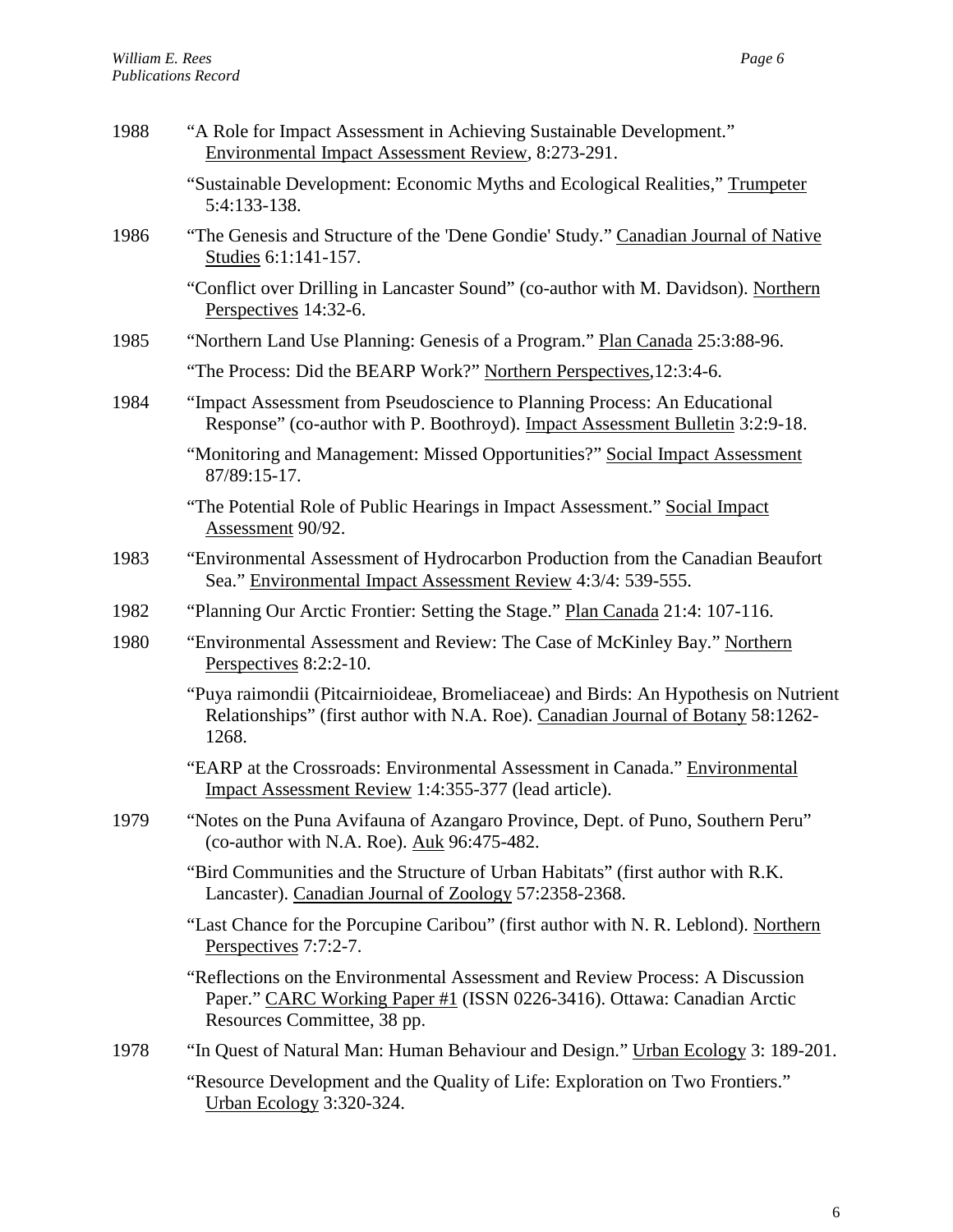- 1976 "Preliminary Observations on the Taruca (Hippocamelus antisensis, Cervidae) in Southern Peru" (co-author with N.A. Roe). Journal of Mammalogy 57:4: 722-730.
- 1973 "Environmental Appraisal: A Beginning" (review essay). Plan Canada 13:1:73-75.

"A Comparative Study of Parks Policy in Canada and the United States" (co-author with R. Turner). Nature Canada 2:1: 31-36.

- 2. MISCELLANEOUS PUBLISHED ARTICLES & REPORTS (Single-authored unless otherwise indicated)
- 2017 "What, Me Worry? Humans Are Blind to Imminent Environmental Collapse", in The Tyee, available at [https://thetyee.ca/Opinion/2017/11/16/humans-blind-imminent](https://thetyee.ca/Opinion/2017/11/16/humans-blind-imminent-environmental-collapse/)[environmental-collapse/](https://thetyee.ca/Opinion/2017/11/16/humans-blind-imminent-environmental-collapse/) (16 November 2017)

"Staving off the coming global collapse", in The Tyee, available at <https://thetyee.ca/Opinion/2017/07/17/Coming-Global-Collapse/> (17 July 2017)

- 2012 "The Way Forward: Survival 2011." Solutions 3: 3: 32-36 (May-June 2012)
- 2011 "Big Picture: The Jekyll and Hyde of Resilience." Chapter One in: Resiliency: Cool Ideas for Locally Elected Leaders. Going for Green Leadership Series, Vol 5. Vancouver: Centre for Civic Governance (pp. 7-20) .
- 2009 "Are Humans Unsustainable by Nature?" The 2009 Trudeau Foundation Papers, Vol I, pp. 81-103. Montreal: Pierre Elliott Trudeau Foundation.
	- "Is Canada Criminally Negligent on Climate Policy?" in The Tyee, available at: <http://thetyee.ca/Opinion/2009/12/02/CanadaEnvironmentCriminal/> (2 December 2009)
	- "Use Less, Waste Less". The Mark, available at <http://www.themarknews.com/articles/594-use-less-waste-less> (19 Oct 2009).
	- "**[THE FUTURE OF CITIES:](http://www.themarknews.com/topics)** Living Beyond Our Means". The Mark available at: <http://www.themarknews.com/articles/585-living-beyond-our-means> (16 Oct 2009)
	- "On Climate Denial and Market Hypocrisy. The Mark, available at: <http://www.themarknews.com/articles/207-on-climate-denial-and-market-hypocrisy> (8 May 2009)
	- "What if…" Alternatives (The New Ecology) 35.4 (18 June 2009) Available at: <http://www.alternativesjournal.ca/articles/what-if>

"Sleepwalking into Disaster." Megaphone 25: 7 (20 March 2009)

"More Sustainable Cities." SCIENTIFIC AMERICAN Earth 3.0 19 (1): 19 (Spring 2009)

2008 "Science, Cognition and Public Policy." Academic Matters April/May pp.9-12

"Let's Get Serious about (Un)Sustainability (Or is it already too late?). Natural Resources and Environmental Studies Institute Occasional Papers Series No. 2,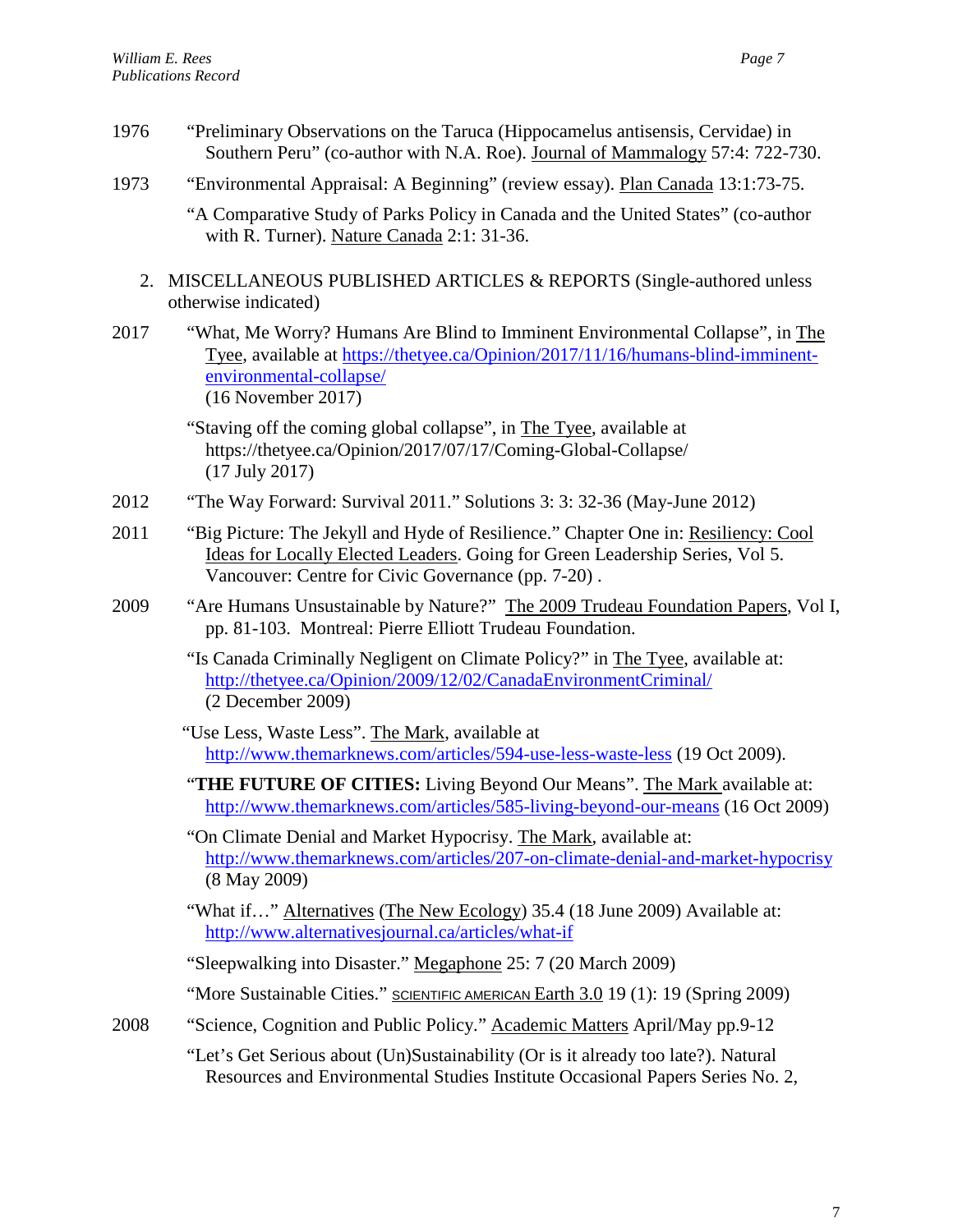|      | University of Northern British Columbia, Prince George, BC, Canada. Available at<br>http://www.unbc.ca/assets/nres/nres_op_02_rees_2008.pdf                                                                          |
|------|----------------------------------------------------------------------------------------------------------------------------------------------------------------------------------------------------------------------|
|      | "Are We Smart Enough to be Sustainable?" Alive (June 2008)                                                                                                                                                           |
|      | "Step Lightly on the Planet: Footprinting Sustainability." Alive (April 2008) pp. 46-<br>48.                                                                                                                         |
|      | "BC's Carbon Tax Shell Game." The Tyee. 28 February, 2008. Available with<br>running comments at http://thetyee.ca/Views/2008/02/26/TaxShellGame/                                                                    |
| 2007 | "Deluding Ourselves: What we need is a good dose of realism." Alternatives (Measuring<br>Progress and Building Heritage) 33(2/3): 45-46.                                                                             |
|      | "Big Feet, Small Planet" Independent Times (March 2007)                                                                                                                                                              |
| 2006 | "The Human Nature of Unsustainability." EcoGuide. Edmonton, AB. (November<br>2006.                                                                                                                                   |
|      | "The Myth of the Sustainable City (How sustainable are the world's cities?)"<br>Briarpatch 35 (4):10-13                                                                                                              |
|      | "Eco-Footprints to Sustainability," UBC Reports. University of BC, Vancouver, 6<br>April 2006.                                                                                                                       |
| 2005 | "Don't Confuse Livability with Sustainability," Georgia Straight, Vancouver.<br>November 2005.                                                                                                                       |
| 2004 | "Ecological Footprint and Carrying Capacity" (in English and Spanish). Exhibition<br>Catalogue, Habitar el Mundo/Inhabiting the World. Inhabiting the World, Forum<br>Barcelona, Barcelona Spain, pp. 116-217.       |
|      | "Ephiphany, Serendipity and the Genesis of Ecological Footprint Analysis". Chimera 4<br>(19) 98-101 (University College Cork Geography Journal).                                                                     |
|      | "Why We Should Pay More for Gas." The Land Report 78: 12-17 (Spring 2004), and                                                                                                                                       |
|      | "You Get What You Pay For: Energy Supply and Pricing for a Sustainable Future."<br>Canadian Chemical News," April 2004, pp. 12-14.                                                                                   |
|      | (The foregoing two articles are revised versions of the 2003 CCPA Monitor article<br>listed immediately below. They have been posted under different titles on various<br>energy and development-related web-sites). |
| 2003 | "A blot on the land" (editor's title). Nature 421, 898 (27 Feb 2003, Invited "Concepts"<br>essay on ecological footprints and sustainability).                                                                       |
|      | "The End of the Fossil-Fuel Era Not Far Off: We need an energy supply and pricing<br>policy that's sustainable." CCPA Monitor (Canadian Centre for Policy Alternatives)<br>June 2003.                                |
| 2002 | "Footprint: Our impact on Earth is getting heavier. 'Correspondence' in Nature 420:<br>267-268 (21 November 2002).                                                                                                   |
|      | "Squeezing the Poor" (originally titled: President Castro Had a Point) Toronto Star,<br>OpEd article 22 April, 2002.                                                                                                 |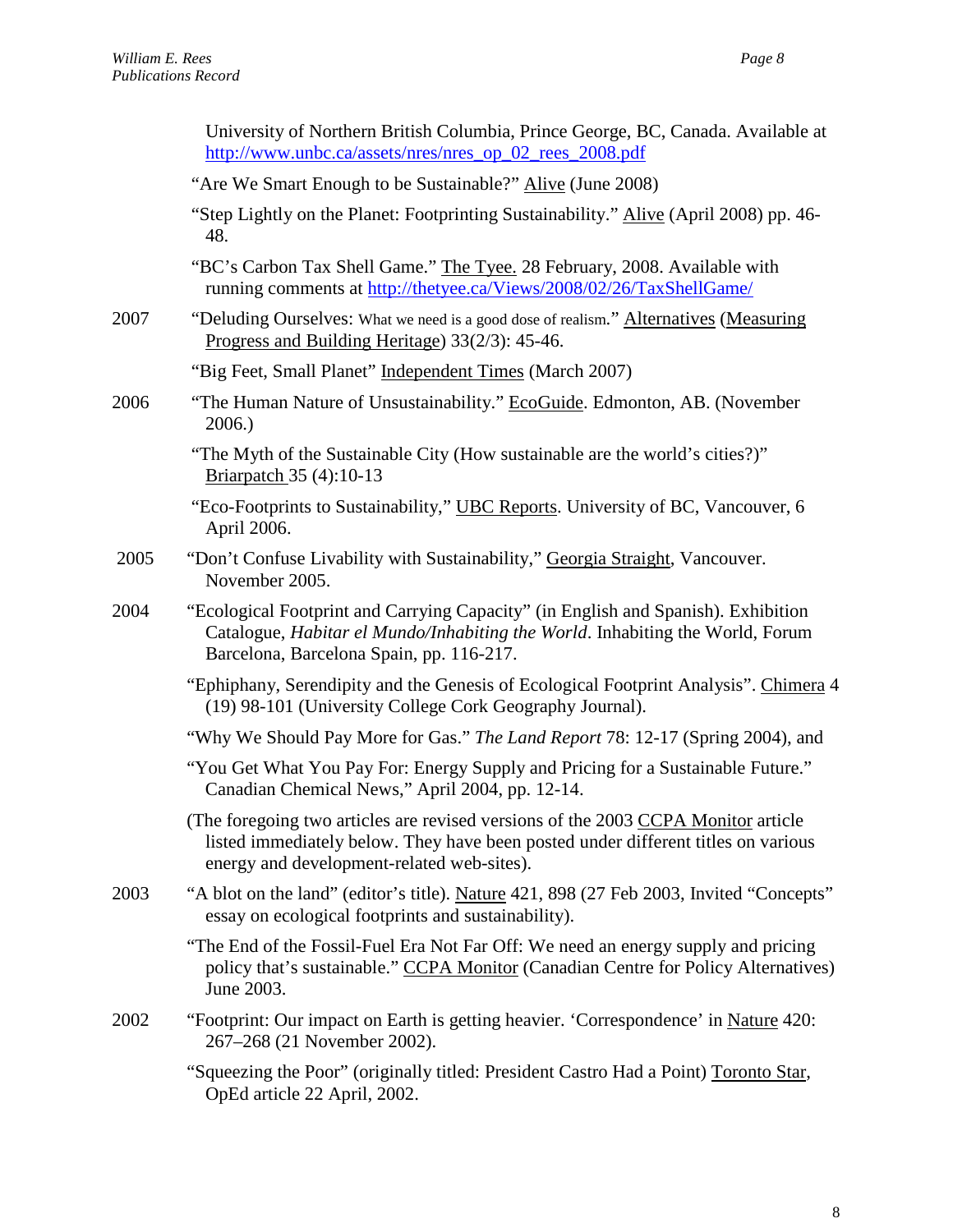| 2000 | "Mything Out on Sustainability". Encompass (December 2000).                                                                                                                                                                                                                                                                                                |
|------|------------------------------------------------------------------------------------------------------------------------------------------------------------------------------------------------------------------------------------------------------------------------------------------------------------------------------------------------------------|
|      | "There's No Fuel Like an old Fuel". Globe and Mail (OpEd column, A15, 29 March<br>2000) Toronto.                                                                                                                                                                                                                                                           |
| 1999 | "Eco-Footprints and Eco-Logical Design: Toward Urban Sustainability". One page<br>'box' for book on Eco-Logical Urban Design (forthcoming, 2000).                                                                                                                                                                                                          |
|      | "Life in the Lap of Luxury as Ecosystems Collapse". Chronicle of Higher Education,<br>30 July 1999.                                                                                                                                                                                                                                                        |
|      | Several side-bars and 'boxes' for special 25 year commemorative re-issue of E. F.<br>Schumacher's Small is Beautiful (Sharon McCann, Coordinating Editor) Ashland,<br>OR: Hartley and Marks Publishers.                                                                                                                                                    |
| 1998 | "The Gluttonous City." Viewpoint article in Habitat Debate 4:1:31 (United Nations<br>Centre for Human Settlements).                                                                                                                                                                                                                                        |
| 1997 | "Why Urban Agriculture?" Opening Address, special IDRC symposium on: Cities<br>Feeding People - A Growth Industry. Vancouver, BC, 20 May 1997. Published on<br>website of "City Farmer: Canada's Office of Urban Agriculture:<br>http://www.cityfarmer.org                                                                                                 |
|      | "Let's Just Assume We're Sustainable." Dollars and Sense (May-June 1997: 38-39).                                                                                                                                                                                                                                                                           |
|      | "The Footprints of Consumption: Tracking Ecospheric Decline." The Trumpeter.<br>14:1:2-4. (Expanded from article of same title in Bioline 14:2:15-16 (1996).                                                                                                                                                                                               |
| 1996 | "Ecological Footprints." YES! A Journal of Positive Futures (formerly In Context)<br>1:26-27 (Reprint of Ecological Footprints and the Prospects for Sustainability.<br>NorthWest Report [Spring 1996]).                                                                                                                                                   |
|      | "Ecological Footprints and the Prospects for Sustainability." NorthWest Report<br>(Spring 1996).                                                                                                                                                                                                                                                           |
|      | "The Footprints of Consumption: Tracking Ecospheric Decline." Bioline 14:2:15-16.                                                                                                                                                                                                                                                                          |
| 1995 | "Reducing our Ecological Footprints." Siemens Review 62:2:30-35. (Also translated<br>and republished in the Chinese language edition, Spring 1966)                                                                                                                                                                                                         |
|      | "The Ecological Footprint of Japan: Assessing Japan's Potential Contribution to<br>Global Sustainability." (In Japanese, with Y. Wada and M. Wackernagel).<br>Population and Development 52:2-19 (a Japanese language Journal)                                                                                                                             |
|      | "Ecological Footprints of the Future" (editors's title). People and the Planet (Special<br>Habitat II issue) $5: 2: 6-8$ .                                                                                                                                                                                                                                 |
| 1994 | "Ökologische Fussspuren und angeeignete Tragfähigkeit: Was die städtische<br>Ökonomie ausser acht lässt." Politikinitiativen 7:34-68. Zürich: ADAG. (German<br>translation of "Ecological Footprints and Appropriated Carrying Capacity: What<br>Urban Economics Leaves Out," originally published in Environment and<br>Urbanization 4:2:121-130 [1992]). |
| 1992 | "Understanding Sustainability." In: B. Hamm, G. Zimmer and S.Kratz (ed.),<br>Sustainable Development and the Future of Cities (Proceedings of an International                                                                                                                                                                                             |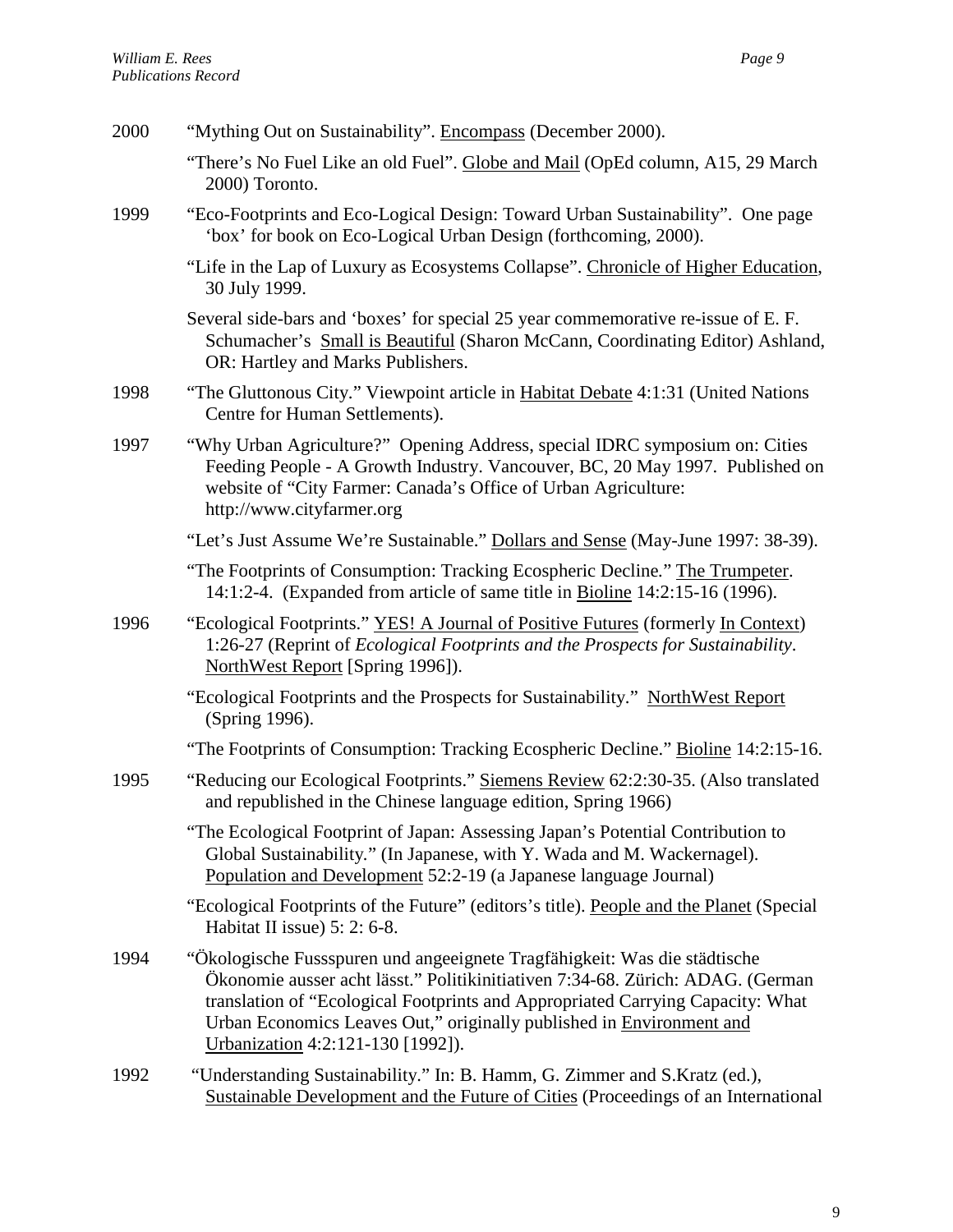Seminar, Bauhaus Dessau, Germany, 7-14 August 1991) Trier: University of Trier, Centre for European Studies.

"Sustainable Communities" (with M. Roseland). In: B. Hamm, G. Zimmer and S.Kratz (ed.), Sustainable Development and the Future of Cities (Proceedings of an International Seminar, Bauhaus Dessau, Germany, 7-14 August 1991) Trier: University of Trier, Centre for European Studies. (Reprinted from "Sustainable Communities: Planning for the 21st Century," Plan Canada 31:3:15-25 [1991]).

1990 "Maintaining the Land to Protect Ourselves." Inside Guide 4:6:48-49 (Winter 1990).

"Free market and environment don't always mix in the real world." 1990. Environment Policy and Law 1:3:28.

Housing as Community Development: A Case Study of the Homeownership Assistance Program (HAP) in Fort Good Hope, Northwest Territories. 1990. Report prepared as principal investigator for the External Research Program, CMHC (with David Hulchanski). (Also published in the "Community Development Planning" series by the UBC Centre for Human Settlements.)

- 1989 "Your Pick: Where do you sit in the spectrum of positions on the concept of sustainable development?" (editor's title). Forest Planning Canada 5:3:7-8.
- 1988 "Prosperity, But at What Price" (editor's title). Lead "op ed" article in Globe and Mail, 9 September, 1988. Reprinted in: Schneider, A. (ed.) 1989. Deforestation and "Development" in Canada and the Tropics: The Impact on People and the Environment. Sydney: Centre for International Studies, University College of Cape Breton.
- 1986 "The Regional Capsule Concept." Submission to World Commission on Environment and Development (Ottawa, 26-28 May, 1986). Abstract published in Summaries of Written Submissions (#105). Ottawa: Environment Canada.
- 1981 "On Institutional Mutagenics." *Plan Canada* 21:1:28.
- 1980 "Canada, Clark Kent of Nations." Lead "Page Five" article, Vancouver Sun p.A5, 24 July 1980.
- 1977 The Canada Land Inventory in Perspective. C.L.I. Report #12, 40 pp. Ottawa: Lands Directorate, Fisheries and Environment Canada (Also available in French.)
- 1975 The Carrying Capacity of Recreational Lands: A Review (second author with K. Verburg). Occasional Paper No. 1, Parks Canada, Prairie Region.
- 1974 "The Control of Growth: A Gaming Exploration" (co-author with M. Seelig and D. Webster). Urban Planning Quarterly 1:1:33-38.
- 1972 The Regional Districts and Environmental Management in British Columbia (with E. Karlsen). Papers on Local Government 1:6, 16 pp. Vancouver: University of BC Centre for Continuing Education.

The Canada Land Inventory: A Conceptual Framework for Regional Land Use Planning. Papers on Local Government, 1:7, 15 pp. Vancouver: University of BC Centre for Continuing Education.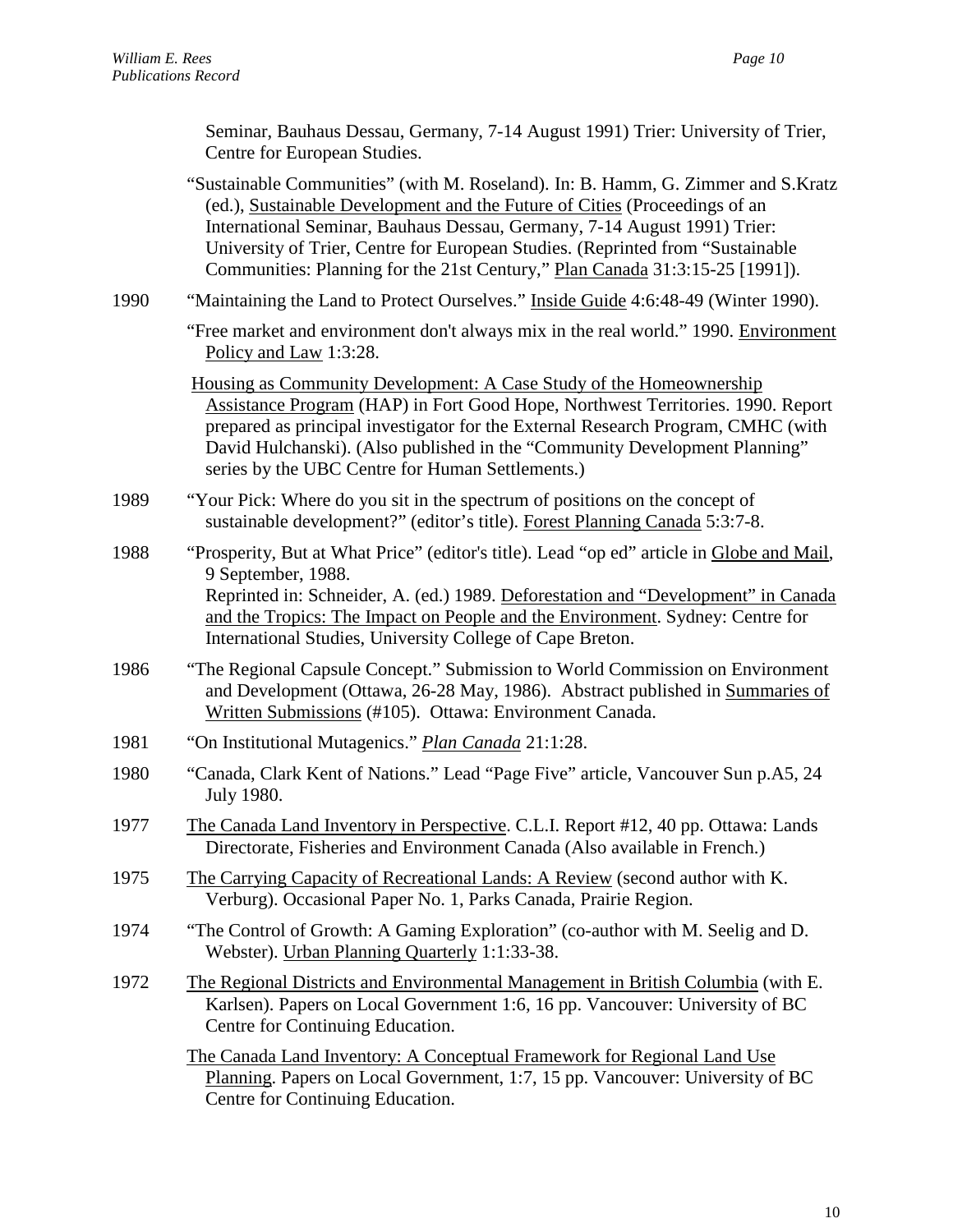"The Third Crossing Fiasco" (first author with J. Lehrman). The Canadian Architect 17:56-57, 72.

- 3. BOOK CHAPTERS (Single-authored by W.E. Rees unless otherwise indicated; ® signifies peer review)
- 2018 "Planning in the Anthropocene", Chapter 5 in: M Gunder, A Madinipour and V Watson (eds), The Routledge Handbook of Planning Theory. New York: Routledge. ®
- 2017 "The Roots of Our Crises: Does Human Nature Drive Us Toward Collapse?" Chapter 6 in: D Lerch (ed), The Community Resilience Reader. Washington, Island Press (for the Post Carbon Institute.) ®
	- "Going Down? Human Nature, Growth and (Un)sustainability," Chapter 22 in: PA Victor, B Dolter (eds), Handbook on Growth and Sustainability. Cheltenham, UK: Edward Elgar.
- 2016 "Ecological Footprint Analysis: Assessing Urban Sustainability, Chapter 6 in: P Laconte and C Gossop (eds), Sustainable Cities – Assessing the Performance and Practice of Urban Environments. London & New York: IB Tauris. ®
	- "Denying Herman Daly: why conventional economists will not embrace the Daly vision, Chapter 7 in: J Farley and D Malghan (eds), Beyond Uneconomic Growth. Cheltenham, UK: Edward Elgar.
	- "North American Soils and World Food", chapter in: H Ginsky *et al*., (eds) International Yearbook of Soil Law and Policy. Cham, Switzerland: Springer International (pp. 21-30). ®
- 2013 "Carrying Capacity, Globalisation, and the Unsustainable Entanglement of Nations." In: P Lawn (ed), Globalisation, Economic Transition And The Environment— Forging a Path to Sustainable Development. London, Edward Elgar.
	- "Ecological Footprints, Fair Earth-Shares and Urbanization" (with J. Moore). Chapter One in: R. Vale and B. Vale (eds), Living withing a Fair Share Ecological Footprint. London, Earthscan.®
	- "Getting to One Planet Living" (with J. Moore). Chapter 4 in: State of the World 2013 – Is Sustainability Still Possible? Washington, World Watch Institute. ®
- 2012 "Cities as Dissipative Structures: Global Change and the Vulnerability of Urban Civilization'. Chapter in: Weinstein MP, Turner RE (eds). Sustainability science: the emerging paradigm and the urban environment. Springer, New York (2012) ®
- 2011 "Denying Herman Daly: Why Conventional Economics Cannot Embrace the Daly Vision or 'That's not the right way to look at it'". Invited chapter in book to be published in 2011 commemorating the thought of ecological economist, Dr. Herman Daly (forthcoming).  $\mathbb{D}$ 
	- "Interregional Interdependence: Framework and Policy Prescriptions for Sustainability" (with M. Kissinger and V. Timmer. Chapter in L. Westra, ed. Civil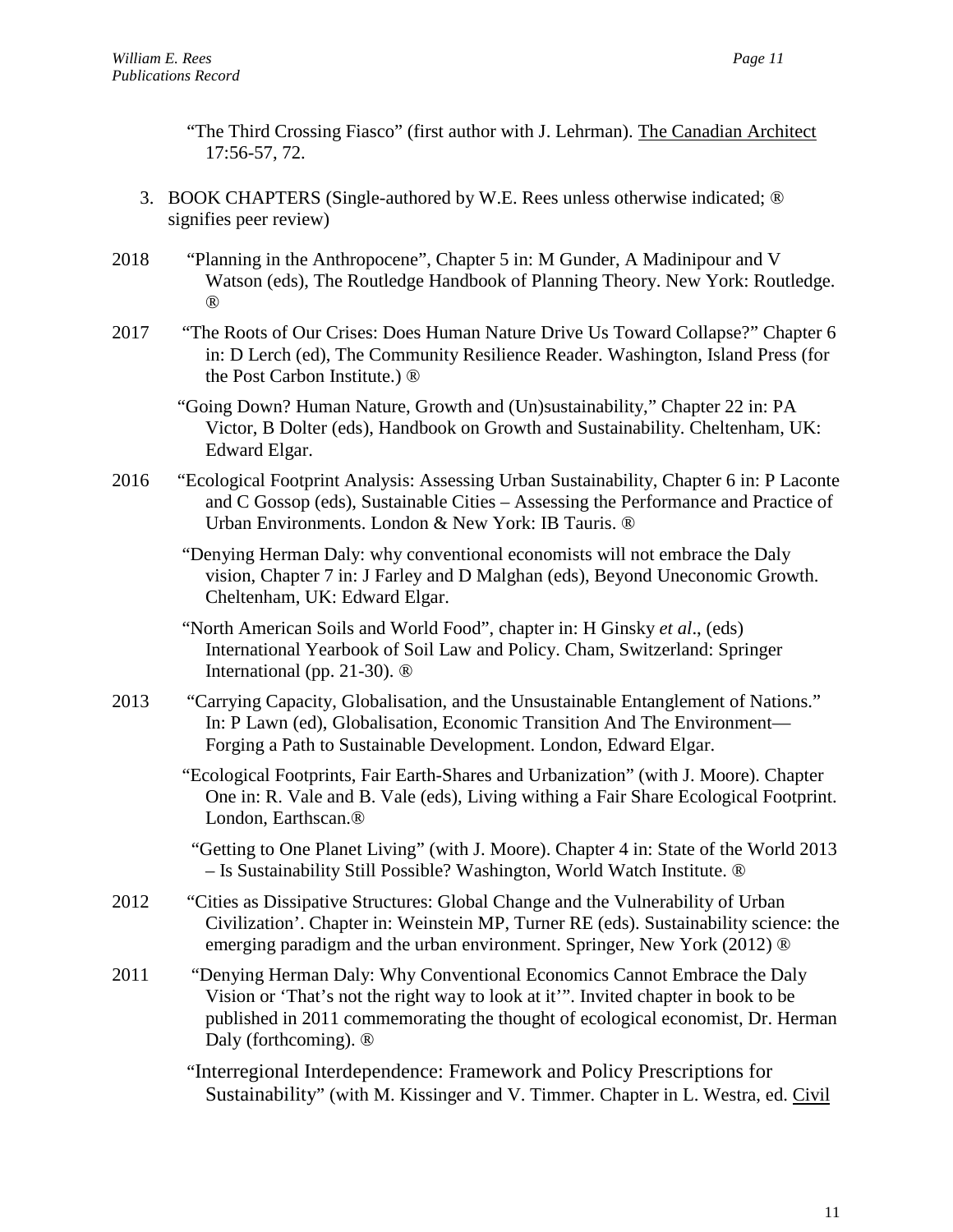Society, Governance and Sustainability (working title). Newcastle: Cambridge Scholars Publishing.

- 2010 "Globalization and Extended Eco-footprints: Neo-colonialism and (Un)sustainability." Chapter 24 in Democracy, Ecological Integrity and International Law. J.R.Engel, L. Westra & K Bosselmann, eds. Newcastle: Cambridge Scholars Publishing.
	- "Thinking Resilience." Chapter 3 in [R. Heinberg](http://www.postcarbon.org/person/36200-richard-heinberg) and [D. Lerch,](http://www.postcarbon.org/person/36194-daniel-lerch) (eds). The Post Carbon Reader: Managing the 21st Century's Sustainability Crises. University of California Press (for Post Carbon Insitute). (Also available at: [http://www.postcarbon.org/Reader/PCReader-Rees-Foundation.pdf.](http://www.postcarbon.org/Reader/PCReader-Rees-Foundation.pdf) Accessed 12 Apr 2011)
	- "The Human Nature of (Un)sustainability." Chapter 15 in [R. Heinberg](http://www.postcarbon.org/person/36200-richard-heinberg) and [D. Lerch,](http://www.postcarbon.org/person/36194-daniel-lerch) (eds). The Post Carbon Reader: Managing the 21st Century's Sustainability Crises. University of California Press (for Post Carbon Institute).
	- "Getting Serious about Urban Sustainability: Eco-Footprints and the Vulnerability of 21<sup>st</sup> Century Cities". Chapter 5 in Canadian Cities in Transition: New Directions in the 21st Century. T. Bunting, P. Filion and R. Walker, eds. Toronto: Oxford University Press (fully revised edition of the third edition of Canadian Cities in Transition) (in press).
	- "Life in the Lap of Luxury as Ecosystems Collapse" The Arlington Reader (3rd) Edition) Reprint of Rees, W.E. 1999. "Life in the Lap of Luxury as Ecosystems Collapse". Chronicle of Higher Education, 30 July 1999.
- 2009 "Degradation and the Arrow of Time." Invited context essay for, Oil, by Edward Burtynsky. Göttengen: Steidl.
- 2008 "Confounding Integrity: Humanity as Dissipative Structure" Chapter 17 in L.Westra, et al., eds. Reconciling Human Existence with Ecological Integrity (pp. 293-302). London: Earthscan®
	- "Humanity's Ecological Footprint" Chapter 69 in M.J. Benton, ed. The Seventy Great Mysteries of the Natural World (pp. 286-287). London: Thames and Hudson.
	- "Human Behaviour and Saving the Planet?" Chapter 70 in Chapter in M.J. Benton, ed. The Seventy Great Mysteries of the Natural World (pp.288-290). London: Thames and Hudson.
	- "Toward Sustainability with Justice: Are Human Nature and History on Side?" Chapter 6 in Colin Soskolne, editor-in-chief, Sustaining Life on Earth: Environmental and Human Health Through Global Governance. Lanham, MD: Rowman and Littlefield.®
	- Soskolne, C., L. Westra, L.J. Kotzé, W.E. Rees, R.Westra. "Introduction: Global and Local Contexts as Evidence for Concern." Introductory section of Colin Soskolne, editor-in-chief, Sustaining Life on Earth: Environmental and Human Health Through Global Governance. Lanham, MD: Rowman and Littlefield.
	- Soskolne, C., L.J. Kotzé, B. Mackey, W.E. Rees "Conclusions: Challenging our Individual and Collective Thinking about Sustainability." Concluding section of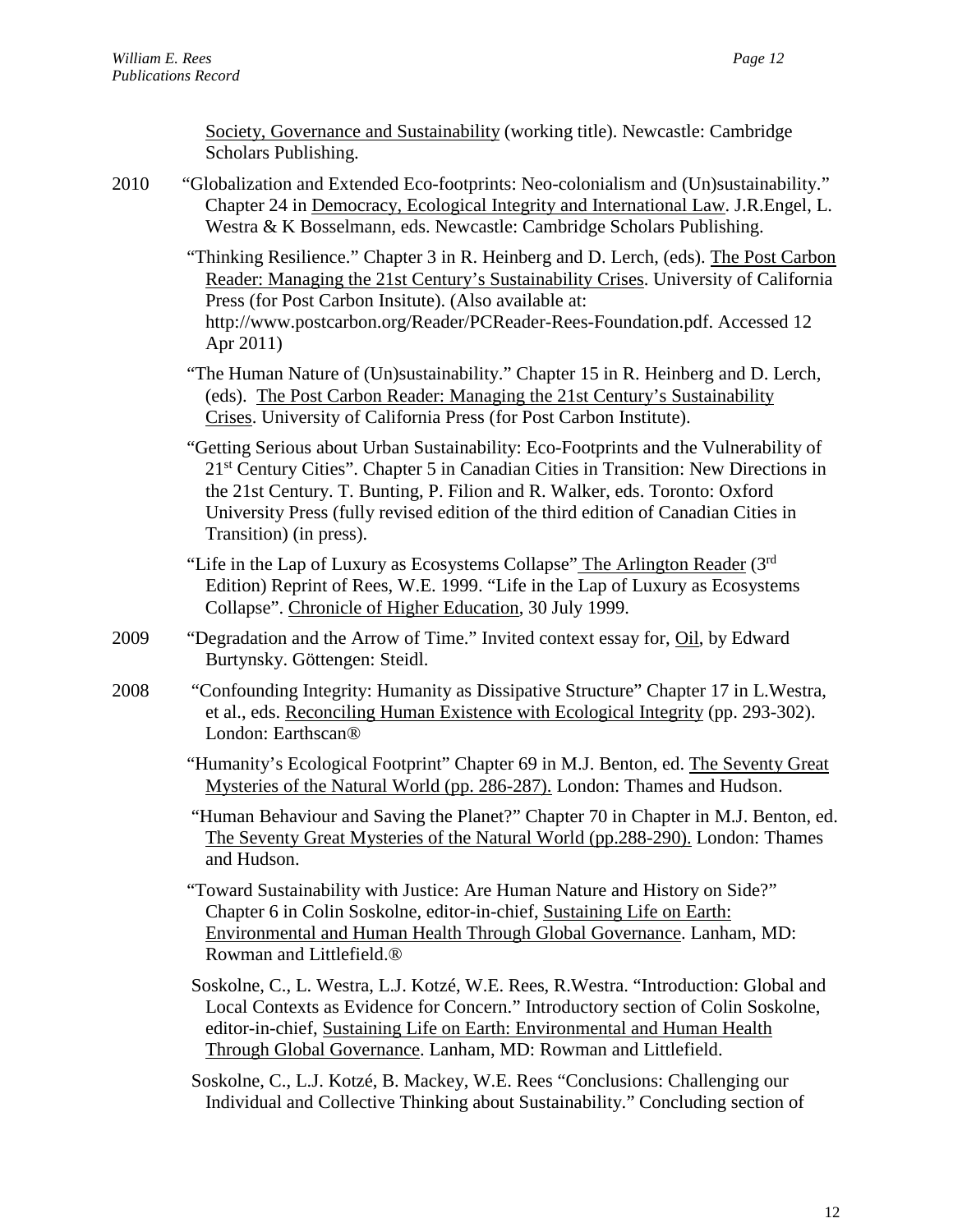|      | Colin Soskolne, editor-in-chief, Sustaining Life on Earth: Environmental and<br>Human Health Through Global Governance. Lanham, MD: Rowman and Littlefield.                                                                                                                                                                                                                                                                  |
|------|------------------------------------------------------------------------------------------------------------------------------------------------------------------------------------------------------------------------------------------------------------------------------------------------------------------------------------------------------------------------------------------------------------------------------|
| 2007 | "Valuing Natural Capital and the Costs and Benefits of Restoration." W.E. Rees, J.<br>Farley, E-T. Vesely and R. de Groot. Chapter 26 in James Aronson, Sue Milton,<br>James Blignaut, eds. Restoring Natural Capital: Science, Business and Practice.<br>Washington, DC: Island Press (in press). <sup>®</sup>                                                                                                              |
|      | "Our global footprint: Managing Global Public Goods." Josh Farley, Erica Gaddis<br>and W.E. Rees. Chapter 30 in James Aronson, Sue Milton, James Blignaut, eds.<br>Restoring Natural Capital: Science, Business and Practice. Washington, DC: Island<br>Press (in press). $\circledR$                                                                                                                                        |
| 2006 | "Ecological Footprints and Appropriated Carrying Capacity: What Urban Economics<br>Leaves Out." Chapter 14 in Cecelia Tacoli, ed., The Earthscan Reader in Rural<br>Urban Linkages (Reprinted from Environment and Urbanization 4:2:121-130<br>(1992).                                                                                                                                                                       |
|      | "Is Humanity Fatally Successful?" Chapter in P. Nemetz, Sustainable Resource<br>Management: Reality or Illusion? Cheltenham, Glos, UK: Edward Elgar Publishing<br>(originally published in Journal of Business Administration and Policy Analysis 30-<br>31:67-100 [2002-2003]). <sup>®</sup>                                                                                                                                |
|      | "Ecological Footprints and Bio-Capacity: Essential Elements in Sustainability<br>Assessment." Chapter 9 in Jo Dewulf and Herman Van Langenhove, eds.<br>Renewables-Based Technology: Sustainability Assessment, pp. 143-158. Chichester,<br>UK: John Wiley and Sons. <sup>®</sup>                                                                                                                                            |
|      | "Human Nature, the Growth Imperative and the Precarious State of Pacific Salmon,"<br>in R. Lackey, D. Lach and S. Duncan, eds. Salmon 2100: The Future of Wild<br>Pacific Salmon, pp. 491-516. Bethesda, Md: American Fisheries Society. <sup>®</sup>                                                                                                                                                                        |
|      | "Why Conventional Economic Logic Won't Protect Biodiversity." Chapter 14 in D.M.<br>Lavigne (ed.). Gaining Ground: In Pursuit of Ecological Sustainability, pp. 207-<br>226. International Fund for Animal Welfare, Guelph, Canada, and the University of<br>Limerick, Limerick, Ireland.®                                                                                                                                   |
| 2004 | "Waking the Sleepwalkers: A Human Ecological Perspective on Prospects for<br>Achieving Sustainability." Lead chapter in 'The Human Ecological Footprint,' a<br>book containing the 2003 Hammond Lectures and commentaries (this lecture series<br>was dedicated to exploring Rees' ecological footprint concept), Ward Chesman, ed.<br>Guelph, Ontario: University of Guelph Faculty of Environmental Sciences. <sup>®</sup> |
|      | "The Economics of Sustainable Management of Ecosystems." Invited 'Life Essay' for<br>Part 8, 'Ecology and Biogeography' in W.K. Purves, D. Sadava, G.H. Orians, H.C.<br>Heller. Life: The Science of Biology (Seventh Edition). Sunderland, MS: Sinauer<br>Associates.                                                                                                                                                       |
| 2003 | "Ecological Footprints and Urban Transportation". Lead Chapter in Rodney Tolley, ed.<br>Sustainable Transport: Planning for Walking and Cycling in Urban Environments.<br>Cambridge, UK: Woodhead Publishing Limited. ®                                                                                                                                                                                                      |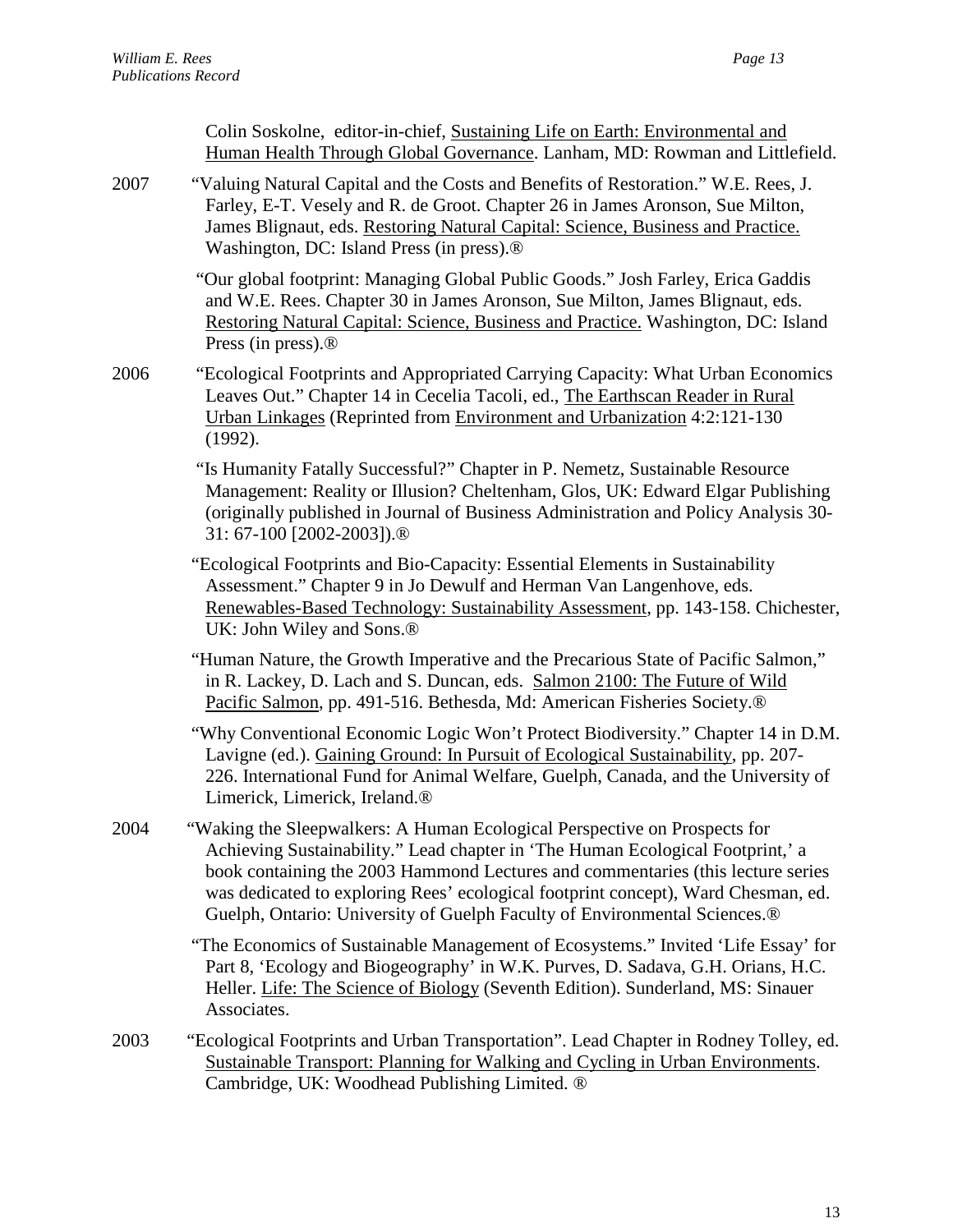- "When Consumption Does Violence: Can there be Sustainability and Environmental Justice in a Resource-Limited World?" (first author with L. Westra) Chapter in Just Sustainabilities: Development in an Unequal World (J. Aygeman *et al*., eds) Cambridge, MS: MIT Press and London: Earthscan. ®
- "Understanding Urban Ecosystems: An Ecological Economics Perspective". Chapter in Alan Berkowitz *et al.*eds., Understanding Urban Ecosystems. New York: Springer-Verlag. ®

 "Ecological Integrity and Material Growth: Irreconcilable Conflict?" Chapter in D. Rapport, W. Lasley, D. Rolston, O. Neilsen, C. Qualset and A. Damania (eds), Managing for Healthy Ecosystems*.* Boca Raton: CRC/Lewis Press (invited revised update of a paper by the same name in Bringing Business on Board: Sustainable Development and the B-School Curriculum. Vancouver: JBA Press (2002).®

 "The Environment: Ecological and Ethical Dimensions." (co-author with K. Mickelson) Chapter One, revised and updated for Third Edition of Environmental Law and Policy. E. Hughes, A. Lucas and W. Tilleman, eds. Toronto: Emond-Montgomery.

2002 "Ecological Integrity and Material Growth: Irreconcilable Conflict?" Chapter in P. Nemetz (ed), Bringing Business on Board: Sustainable Development and the B-School Curriculum. Vancouver: JBA Press. ®

> "Socially Just Eco-Integrity: Getting Clear on the Concept". Chapter 18 in Just Ecological Integrity (P. Miller and L. Westra, eds). Lanham, MD: Rowman and Littlefield.

2001 "Global Change, Ecological Footprints and Urban Sustainability". Chapter 13 in How Green is the City: Sustainability Assessment and the Management of Urban Environments. (Dimitri Devuyst, ed) New York: Columbia University Press. ®

> "Human Ecology, Material Consumption and the Sea: Indices of Ecological Dysfunction". Chapter 13 in Waters in Peril (L. Bendell-Young and P. Ballaugher, eds.) Dordrecht, NL and Norwell, MS: Kluwer Academic Publishers.

2000 "A Human Ecological Assessment of Economic and Population Health". Chapter 26 in Implementing Ecological Integrity (P. Crabbé, *et al.* eds). Dordrecht, NL and Norwell, MS: Kluwer Academic Publishers. ®

 "Revisiting Carrying Capacity: Area-Based Indicators of Sustainability". Chapter in Consumption, Population, and Sustainability: Perspectives from Science and Religion (A. Chapman, R.L. Petersen, an B. Smith-Moran, eds.) Washington, DC: Island Press. (Expanded version of a paper of the same name published in Population and Environment 17: 195-215 [1996]). ®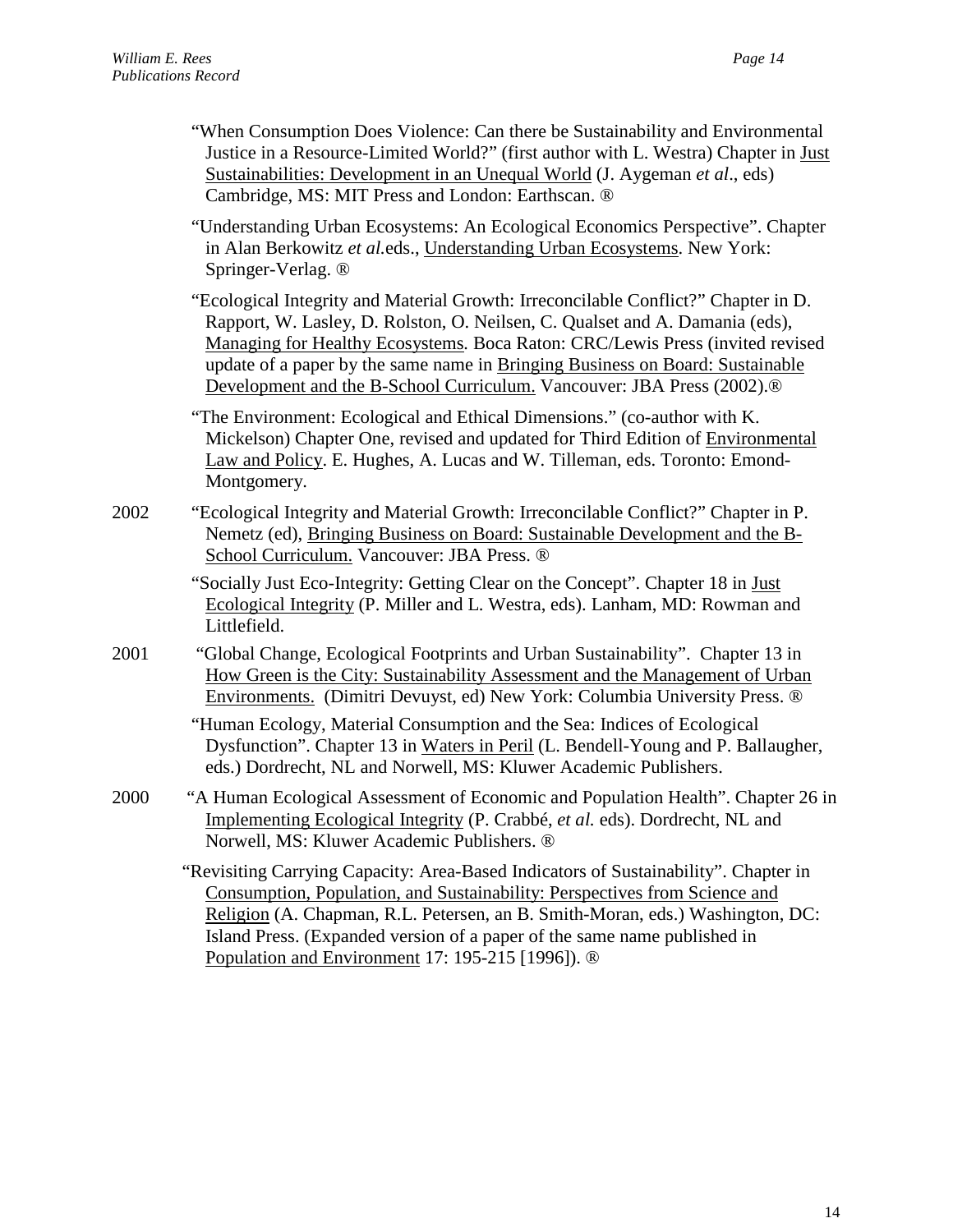- "Patch disturbance, Eco-Footprints, and Biological integrity: Revisiting the Limits to Growth." Chapter 8 in Ecological Integrity: Integrating Environment, Conservation and Health*.* (D. Pimentel, L. Westra, and R. Noss, eds). Washington, DC: Island Press.®
- "Introduction" (co-author with Peter Miller). Chapter 1 in Ecological Integrity: Integrating Environment, Conservation, and Health. (D. Pimentel, et al., eds) Washington: Island Press.®

 "Ecological Integrity and the Aims of the Global Integrity Project" (co-author with Laura Westra, Peter Miller, James Karr and Robert Ulanowitz). Chapter 2 in Ecological Integrity: Integrating Environment, Conservation, and Health. (D. Pimentel, et al., eds) Washington: Island Press.

 "Ecological Footprints and the Pathology of Consumption". Chapter in Fatal Consumption: Rethinking Sustainable Development (R. Woollard and A. Ostry, eds, for the UBC Task Force on Healthy and Sustainable Communities). Vancouver: UBC Press.®

 "Achieving Sustainability: Reform or Transformation". Lead framing chapter in: Earthscan Reader in Sustainable Cities (David Satterthwaite, ed). London: Earthscan Publications. Reprinted from Journal of Planning Literature 9: 343-361 (1995).®

 "Scale, Complexity, and the Conundrum of Sustainability". Chapter in Planning for Sustainability (James Meadowcroft and Mike Kenny, eds) London: Routledge.®

- 1999 "Our Ecological Footprint: Where on Earth is the Lower Fraser Basin?"(With Mathis Wackernagel). Chapter in Resolving the Dissonance: Sustainability and Human Choices in the Lower Fraser Basin (M. Healey, ed.) Vancouver: UBC press. ®
- 1998 "Social Evolution and Urban Systems: Directions for Sustainability". Chapter in Communities, Development and Sustainability across Canada. (John Pierce, ed) Vancouver: UBC Press (co-author with R. Woollard). ®

 "Reducing the Ecological Footprint of Consumption." Chapter in The Business of Consumption, L, Westra and P.H. Werhane (eds). Maryland: Rowman & Littelfield Publishers, Inc.

1997 "Ecological Footprints and the Imperative of Rural Sustainability." Chapter 3 in Rural Sustainable Development in America (Ivonne Audirac, ed.). New York: John Wiley and Sons (pp. 41-77). ®

> "Urban Density and Ecological Footprints– An Analysis of Canadian Households." Chapter 8 in Eco-City Dimensions: Healthy Communities, Healthy Planet (co-author with Lyle Walker) (Mark Roseland, ed.) Gabriola Island: New Society Publishers (pp. 96-112).

1994 "Tools for Sustainability: Iteration and Implementation."(Co-authored with members of the UBC Task Force on Healthy and Sustainable Communities) Chapter 10 in: Ecological Public Health from Vision to Practice. (C. M. Chu and R. Simpson, eds). Nathan, Queensland: Institute of Applied Environmental Research, Griffith University (Australian Edition); Toronto: Centre for Health Promotion, University of Toronto (Canadian Edition).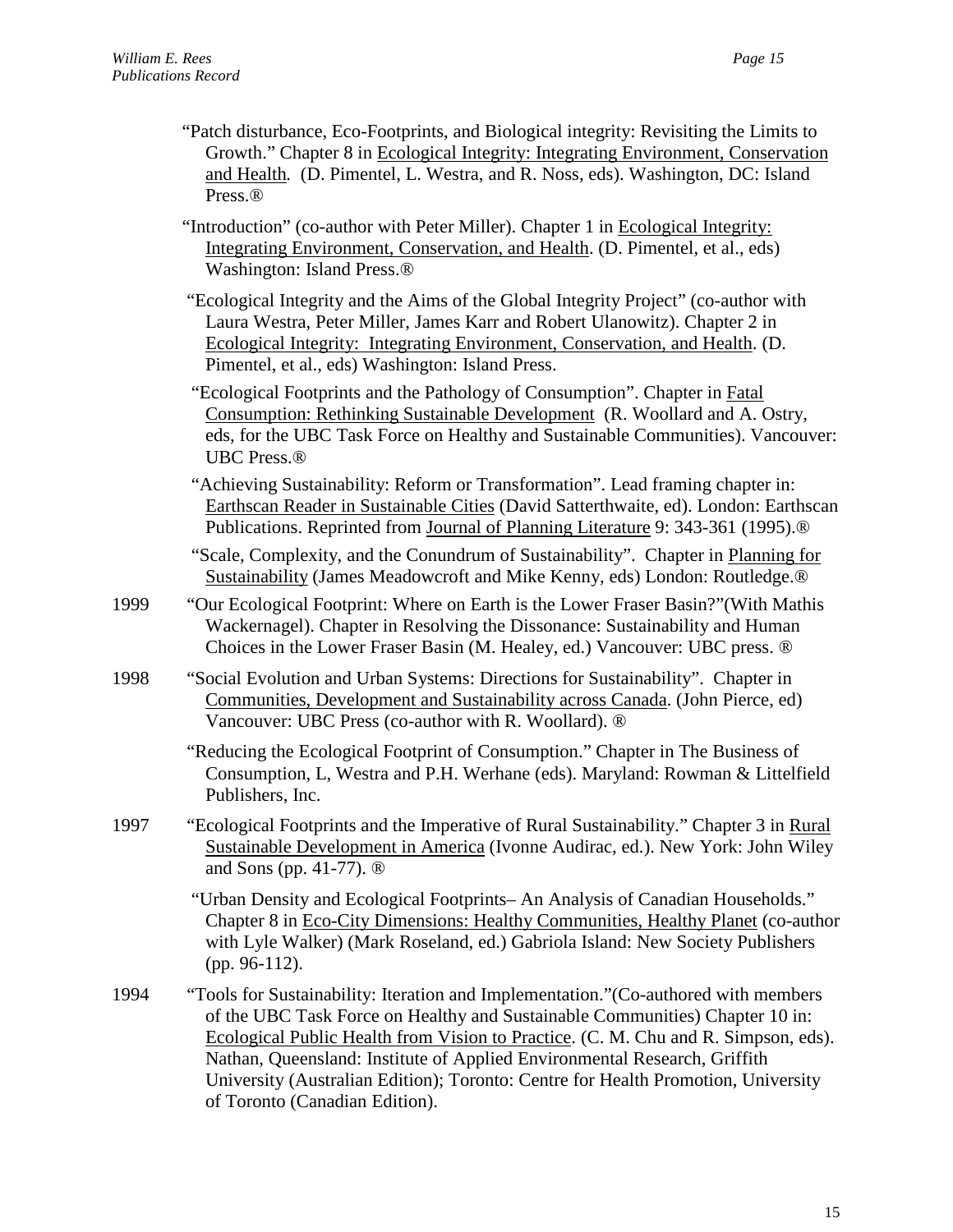- "Ecological Footprints and Appropriated Carrying Capacity: Measuring the Natural Capital Requirements of the Human Economy" (first author with M. Wackernagel). Chapter 20 in: Investing in Natural Capital: The Ecological Economics Approach to Sustainability. A-M. Jansson, M. Hammer, C. Folke, and R. Costanza , eds. Washington: Island Press. ®
- "Sustainable Development: Economic Myths and Ecological Realities. Chapter 65 in: Environmental Ethics: Readings in Theory and Application (L.P. Pojman, ed.). London and Boston: Jones and Bartlett Publishers (pp. 437-443). (Reprinted from the Trumpeter, 5:4:133-149 [Fall 1988]).

"Pressing Global Limits: Trade as the Appropriation of Carrying Capacity." Chapter Three in: Growth, Trade And Environmental Values. T. Schrecker and J Dalgleish, eds. London, Ontario: Westminster Institute for Ethics and Human Values. ®

1993 "The Environment: Ecological and Ethical Dimensions." (with K. Mickelson) Chapter One in: Environmental Law and Policy. E. Hughes, A. Lucas and W. Tilleman, eds. Toronto: Emond-Montgomery.

> "The Biophysical Economy - Aspects of the Interaction between Economy and Environment" (Co-author with T. Jackson, R. Costanza and M. Overcash). Chapter Two in: The Principles of Clean Production, T. Jackson, ed. London: Lewis Publishers (division of CRC Press) for the Stockholm Environment Institute.

> "Economic Policy and Environmental Assurance - Managing the Environmental Impacts of Economic Systems" (co-author with R.Costanza and C. Perrings). Chapter 17 in: The Principles of Clean Production, T. Jackson, ed. London: Lewis Publishers (division of CRC Press) for the Stockholm Environment Institute.

1992 "Ecological Principles Relevant to Population Growth and Carrying Capacity." Chapter One in: P. Boothroyd, (ed.) Population-Environment Linkages: Toward a Conceptual Framework. Jakarta and Halifax: Environmental Management Development in Indonesia (EMDI) Project.

> Edited version of "The Ecology of Sustainable Development," reprinted as part of Issue 20: Are Economic Development and Environmental Protection Incompatible? In Taking Sides: Clashing Views on Controversial Issues in World Politics (4th Edition), J.T. Rourke, ed. Guilford, CT: Dushkin Publishing. (Reprinted by permission of The Ecologist [Vol.20:1:18-23, January/February 1990])

1991 "The Ecological Basis for Sustainable Development of the Fraser River Basin." 1991. In Perspectives on Water in Sustainable Development: Towards Agreement in the Fraser River Basin, edited by A. Dorcey. Vancouver: The University of British Columbia Westwater Research Centre.

> "Economics, Ecology, and the Role of Environmental Assessment in Achieving Sustainable Development." In Sustainable Development and Environmental Assessment: Perspectives on Planning for a Sustainable Future, edited by P. Jacobs and B. Sadler. Ottawa: Canadian Environmental Assessment Research Council. ®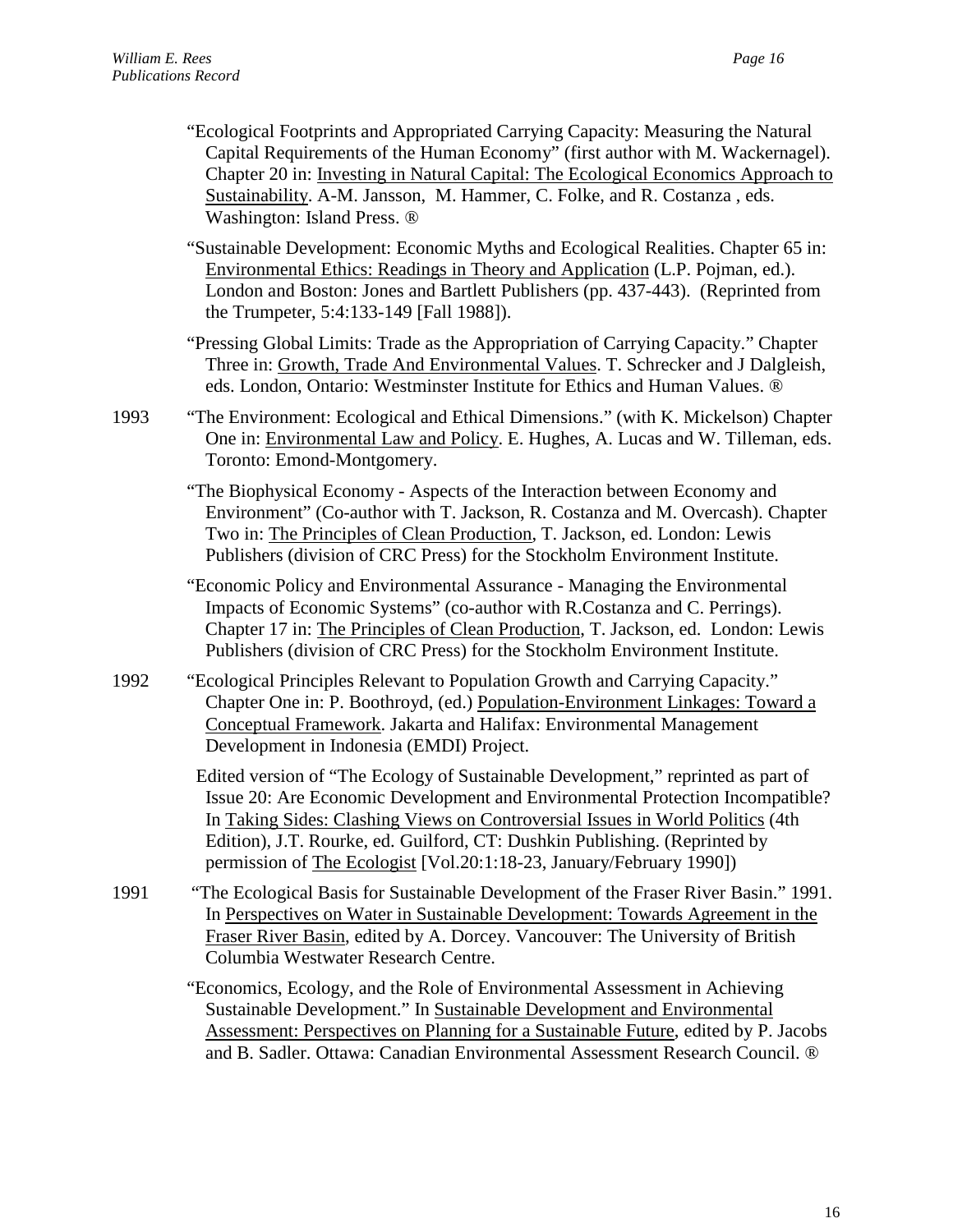| 1987 | "Introduction: A Rationale for Land Use Planning." Introductory Chapter in:<br>Hinterland or Homeland: Land Use Planning in Northern Canada, W.E. Rees and T.<br>Fenge, eds, pp. 1-17. Ottawa: Canadian Arctic Resources Committee.                                                                                                                                                               |
|------|---------------------------------------------------------------------------------------------------------------------------------------------------------------------------------------------------------------------------------------------------------------------------------------------------------------------------------------------------------------------------------------------------|
|      | "Preface" in: Hinterland or Homeland: Land Use Planning in Northern Canada, W.E.<br>Rees and T. Fenge, eds. pp. ix-xi. Ottawa: Canadian Arctic Resources Committee.                                                                                                                                                                                                                               |
| 1986 | "Politics, Power, and Northern Land Use Planning." Ch.6 in: Developing America's<br>Northern Frontier, T. Lane and R. Crowe, eds, pp. 109-132. University Press of<br>America. ®                                                                                                                                                                                                                  |
| 1978 | "The Canada Land Inventory and Its Impact on Regional Planning." Ch. 9 in: Urban<br>and Regional Planning in a Federal State, W.T. Perks and I.M. Robinson, eds, pp.<br>159-171. Stroudsberg, Pa.: Dowden, Hutchinson and Ross. ®                                                                                                                                                                 |
| 1974 | "Toward the Urban Ecosystem" (co-author with C. Istock and F. Stearns) in: <i>The</i><br>Urban Ecosystem: A Holistic Approach, F.W. Stearns and T. Montag, eds, pp. 15-<br>31. Stroudsburg, Pa.: Dowden, Hutchinson and Ross.                                                                                                                                                                     |
| 4.   | PUBLISHED CONFERENCE PROCEEDINGS (Single-authored unless otherwise<br>indicated)                                                                                                                                                                                                                                                                                                                  |
| 2011 | "Toward a Sustainable Global Economy." Institute for New Economic Thinking<br>(INET) Annual Conference, 'Crisis and Renewal: International Political Economy at<br>the Crossroads', Mount Washington Hotel, Bretton Woods, NH, USA, 8-10 April<br>2011. Published at:<br>http://ineteconomics.org/sites/inet.civicactions.net/files/BWpaper REES 040811.pdf                                       |
| 2005 | "Science, Communication and Policy with Special Reference to Ecological Footprint<br>Analysis," in Jan H. Koeman, Jan D. Schiereck Eds. Responsibilities of<br>Environmental Research. Proceedings of a Conference at the Royal Netherlands<br>Academy of Arts and Sciences, Amsterdam. Royal Netherlands Academy of Arts<br>and Sciences and Netherlands Committee for IUCN (17 September 2004). |
|      | "The Eco-Footprint of Agriculture: A Far-from-(Thermodynamic)-Equilibrium<br>Interpretation." In Agricultural Biotechnology: Finding Common International<br>Goals (Module II—Diminishing the Ecological Footprint). National Agricultural<br>Biotechnology Council Conference (NABC) Report #16 (Ithica, New York) pp. 87-<br>108.                                                               |
| 2004 | "Net-pen salmon farming: failing on two fronts – an eco-footprint analysis, in P.<br>Gallaugher and L. Wood, Editors. Proceedings of the World Summit on Salmon,<br>Simon Fraser University: Burnaby, B.C, Canada (pp/139-152).                                                                                                                                                                   |
|      | "Sustainability in the Great Lakes Basin: An Eco-footprint Perspective." Proceedings,<br>State of the Lakes Ecosystems Conference (SOLEC). Toronto, Ontario, 6 October,<br>2004. (Environment Canada).                                                                                                                                                                                            |
| 2003 | "Ecological Footprint Analysis: A Tool for Regional Sustainability." Proceedings,<br>'International Sustainability Conference.' Fremantle: Government of Western<br>Australia 15-19 September, 2003 (keynote address).                                                                                                                                                                            |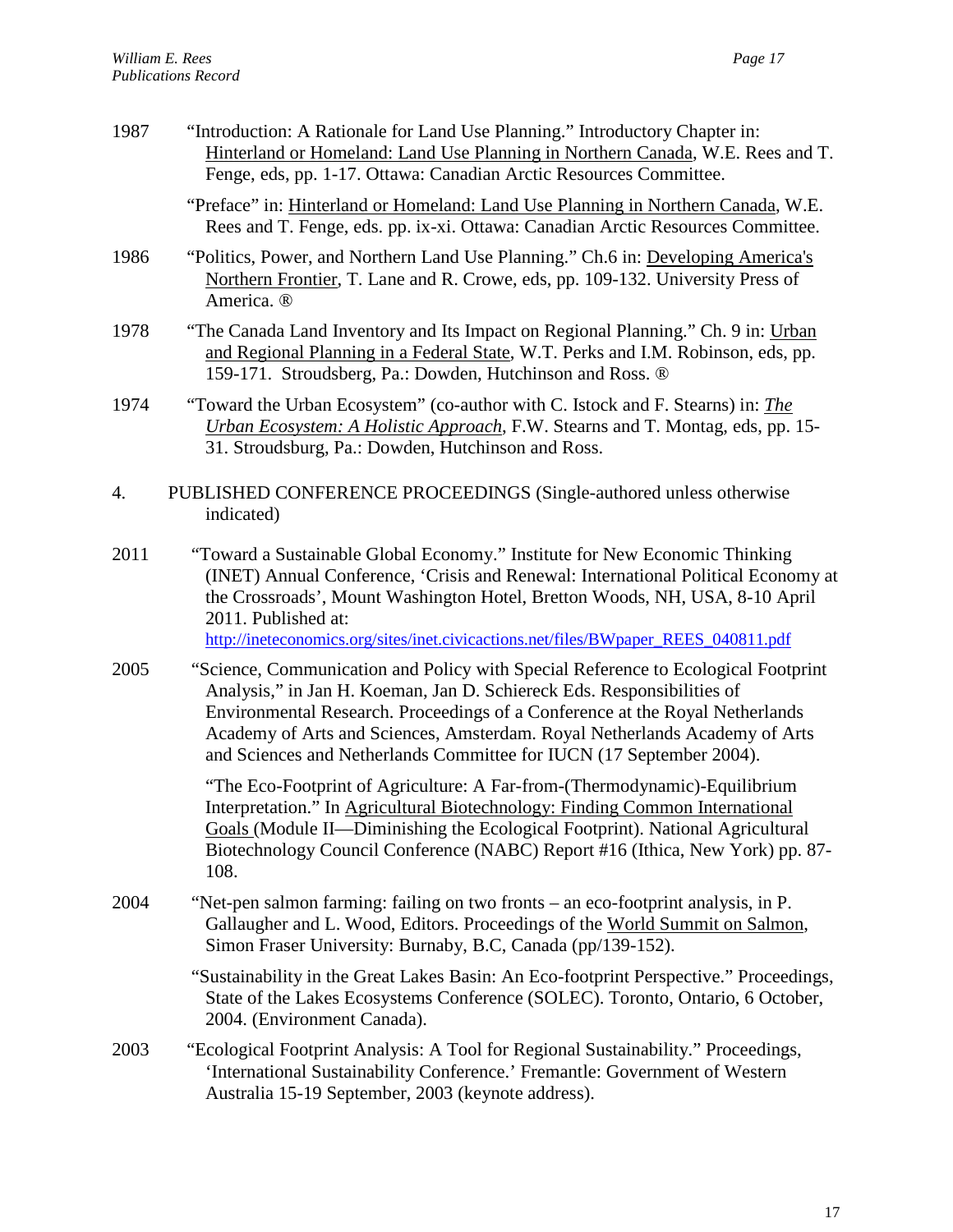| 2002 | "When Consumption Does Violence: Econo-Myth and Eco-Reality." Proceedings,<br>20th Anniversary Celebration of the Canadian Charter of Rights and Freedoms.<br>University of Alberta, John Humphrey Centre for Peace and Human Rights, 25-26<br>April, 2002 (keynote address)                                                                                                      |
|------|-----------------------------------------------------------------------------------------------------------------------------------------------------------------------------------------------------------------------------------------------------------------------------------------------------------------------------------------------------------------------------------|
|      | "Our Ecological Footprints: Tracking Progress Toward Sustainability." Proceedings,<br>Enviro2002 Conference and Exhibition Melbourne, Australia, 7-12 April, 2002<br>(keynote paper in the 'Business of the Environment' stream)                                                                                                                                                  |
| 2000 | "Coming to Consciousness: Acknowledging Failed Economics, Ecological Reality,<br>and Eco-Injustice in a Growth-Addicted World". Proceedings of the international<br>forum on "Our Global Challenges", University for Peace and University of Costa<br>Rica. San Jose, Costa Rica, 6-10 November 2000.                                                                             |
| 1997 | "Ecological Footprints and Urban Transportation: The Bicycle Path to Sustainability."<br>Proceedings, Tenth International Bicycle Planning Conference, Barcelona, Spain,<br>15-19 September, 1997.                                                                                                                                                                                |
|      | "Smaller Feet for Bigger Cities." Chapter in The Ecological Footprints of Cities.<br>International Institute for the Urban Environment. Amsterdam, The Netherlands<br>(March 1997)                                                                                                                                                                                                |
| 1996 | "Transportation, Urban Form, and Sustainability." Proceedings of National Conference<br>on Sustainable Transportation, Vancouver, BC, 30 October 1996.                                                                                                                                                                                                                            |
| 1995 | "Ecological Economics." Proceedings of New Directions in Economics, a Policy<br>Forum organized by the Ministry of Environment, Lands and Parks (Victoria BC, 1)<br>June, 1995).                                                                                                                                                                                                  |
| 1994 | "Revisiting Carrying Capacity: Area-based Indicators of Sustainability. In: Evaluation<br>Criteria for Sustainable Economy (Proceedings of a workshop in Graz, Austria, 6-7<br>April, 1994). Graz, Austria: Technische Universitat Graz.                                                                                                                                          |
|      | "Appropriated Carrying Capacity: Ecological Footprints and the Built Environment"<br>(invited paper). In: Proceedings, Buildings and the Built Environment: An<br>International Research Workshop, held at Queen's College, Cambridge University,<br>UK, September 27-29, 1992. (R. Cole, ed.) Vancouver: University of BC, School of<br>Architecture (Volume 1, Chapter 1) 1994. |
| 1993 | "Why Preserve Agricultural Land?" (commissioned Theme Paper). In: Urban Growth<br>and the Agricultural Land Reserve: Up not Out, Proceedings of the 20th anniversary<br>Symposium of the British Columbia Agricultural Land Commission, March, 1993.<br>Burnaby: BC Agricultural Land Commission.                                                                                 |
|      | "Natural Capital in Relation to Regional/Global Concepts of Carrying Capacity"<br>(invited paper). In: Ecological Economics: Emergence of a New Paradigm,<br>Proceedings of the Workshop on Ecological Economics: A New Development                                                                                                                                               |

Paradigm for Canada-Southeast Asia Partnerships (Organized for CIDA by Institute for Research on Environment and Economy University of Ottawa, Ottawa, Ontario, 7-10 Nov 1992) Ottawa: IREE and CIDA. 1993.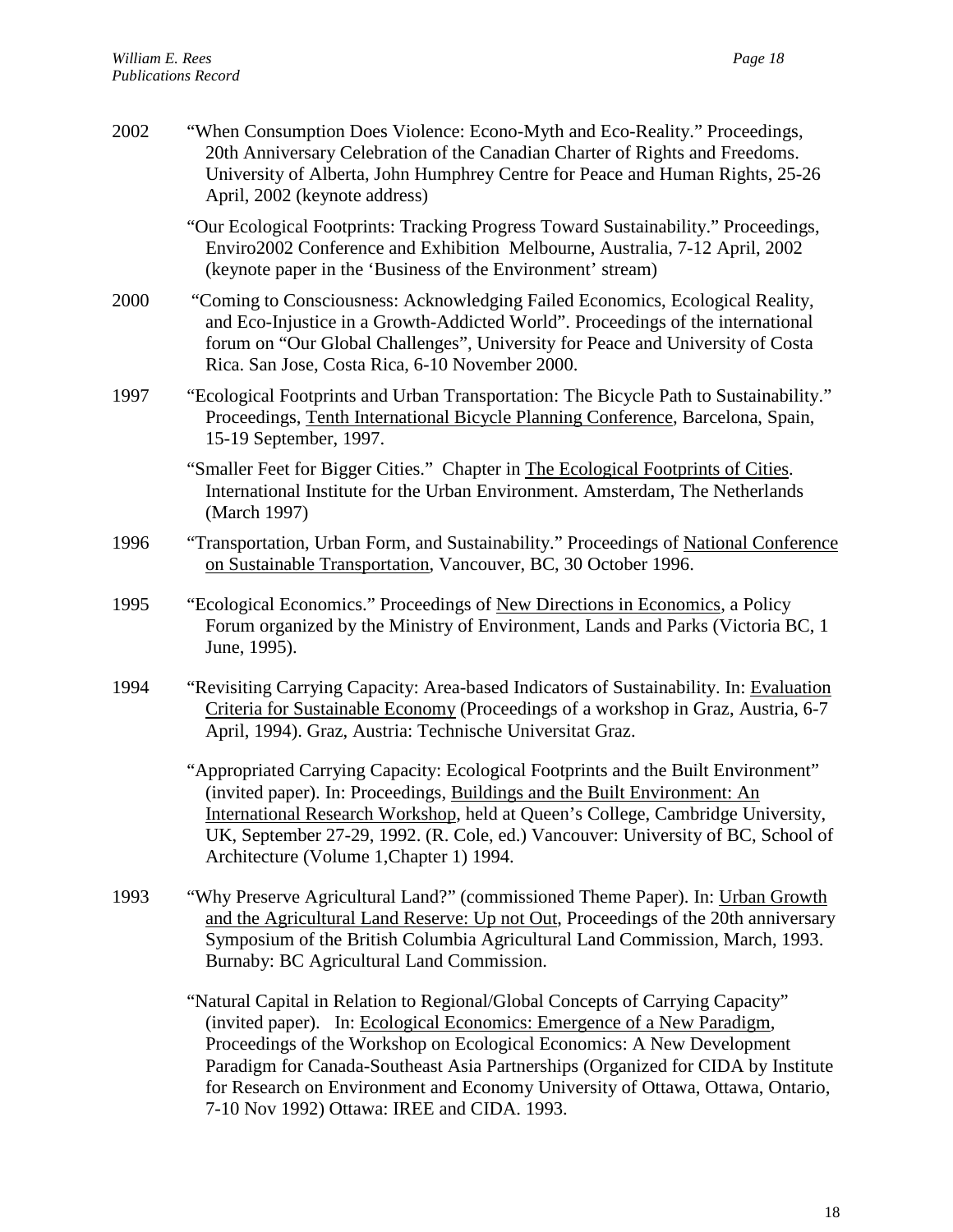1991 "The Ecology of Sustainable Development." In: Human Ecology, Environmental Education, and Sustainable Development (Vol. 1, pp.65-78). London: The Commonwealth Human Ecology Council. Invited paper to Commonwealth Human Ecology Council conference on Human Ecology, Sustainable Development, and Education, Edinburgh, July 1989. "Agriculture, Uncertainty, and Future Food Security." Proceedings of Opportunities for Sustainable Agriculture (Globe 90 Agriculture Sessions) Ottawa: Agriculture Canada. 1989 "Energy Policy and the Second Law: Time to Ante Up." Invited paper, Proceedings Seventh Canadian Bioenergy R&D Seminar (pp.65-69). Ottawa: Department of Energy, Mines, and Resource (April 1989). "Sustainable Development: Myths and Realities." Invited paper for the Manitoba Research Council's conference on Environment and Economy: Partners for the Future, Winnipeg, May 1989. "The Challenge of Sustainable Development" (first author with Mark Roseland). In Planning for Sustainable Development: A Resource Book. W.E. Rees (general editor) Proceedings of a Symposium on Planning for Sustainable Development, UBC School of Community and Regional Planning, 25-27 November 1988. pp. 11- 23. Vancouver: UBC Centre for Human Settlements. 1988 "Stable Community Development in the North: Properties and Requirements (An Econo-Ecological Approach)." In Northern Communities: The Prospects for Empowerment (Gurston Dacks and Ken Coates, eds). pp. 59-75. Edmonton: University of Alberta Boreal Institute for Northern Studies. (Proceedings of the Community Development Workshop, Conference on Knowing the North: Integrating Tradition, Technology and Science, Boreal Institute for Northern Studies, University of Alberta, 20-22 November, 1986). 1987 "The Fraser River and its Estuary: Thoughts on an Ecosystem." Proceedings of the Second Fraser River Conference, 6-7 March, 1987, Richmond BC. Vancouver: Fraser River Coalition and Kwantlen College. 1984 "Northern Land Use Planning: In Search of a Policy." Proceedings of Third National Workshop on People, Resources and Environment North of 60°, pp. 199-233. Ottawa: Canadian Arctic Resources Committee. 1981 "Environmental Assessment and the Planning Process in Canada." In Environmental Assessment in Australia and Canada, S.D. Clark (ed.), pp. 3-38. Melbourne: Ministry for Conservation, Victoria (Australia). (Also published by Westwater Research Centre, UBC, Vancouver).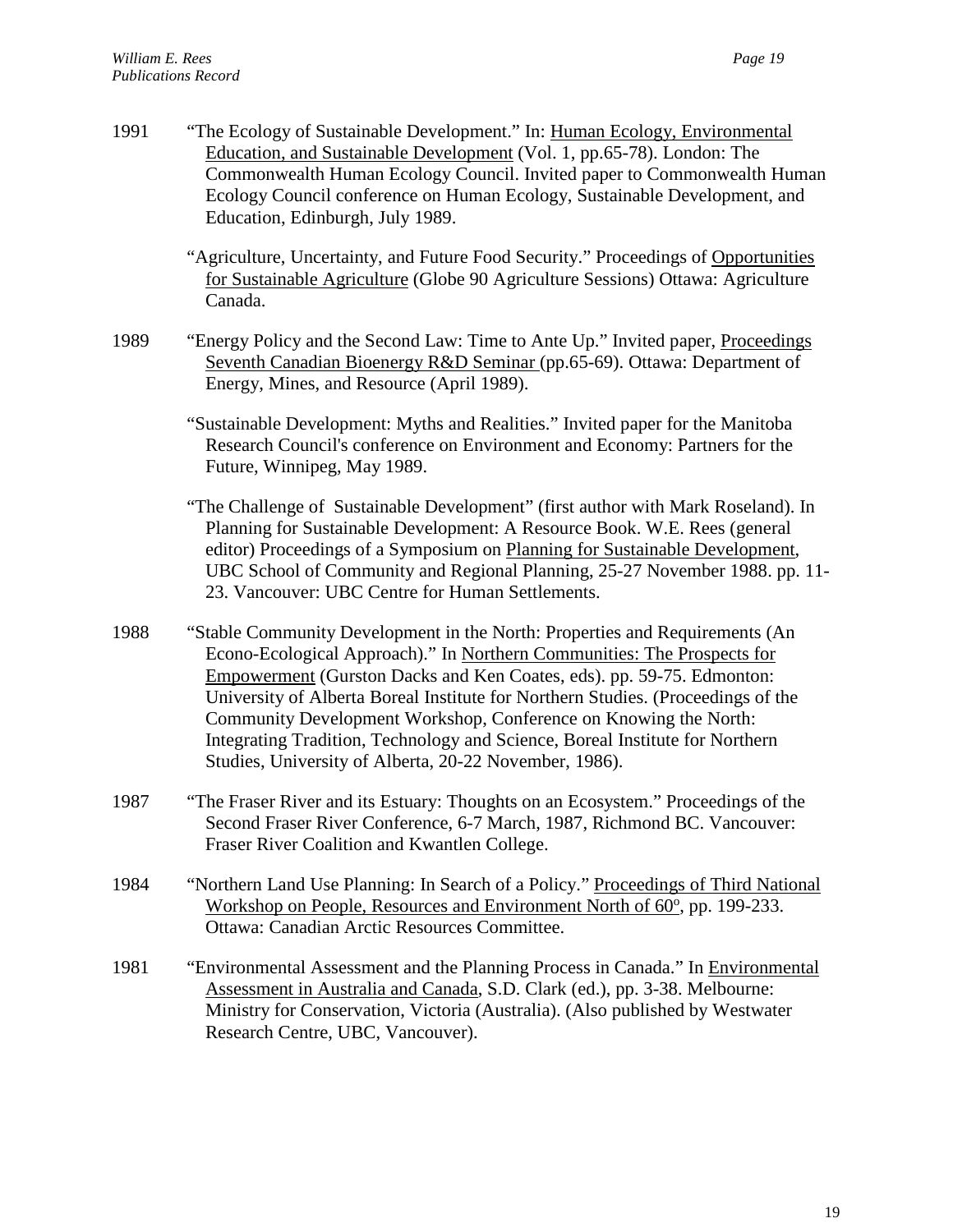- 1980 "The Role and Perceptions of Public Interest Groups." Proceedings, Ninth Annual Workshop on Offshore Hydrocarbon Development, C.R. Upton (ed.), pp. 288-305. Calgary: Arctic Institute of North America.
- 1979 "Environmental Impact Assessment: The Problems of Evaluation." Proceedings, Second Environmental Impact Assessment Conference, pp. 83-98. Vancouver: UBC Centre for Continuing Education.
- 1978 "Development and Planning North of 60: Past and Future." Northern Transitions, Vol. II, R.F. Keith and J.B. Wright (eds.) pp. 43-62. Ottawa: Canadian Arctic Resources Committee.
	- "Coastal Ecosystem Planning and Impact Evaluation" (first author with H.C. Davis). Coastal Zone '78: Symposium on Coastal Zone Management, Vol. 2., pp. 601-620. New York: American Society of Civil Engineers.
- 1976 "Environmental Impact Assessment: Scope and General Methodologies." Proceedings of the Environmental Impact Assessment Conference, pp. 113-126. Vancouver: UBC Centre for Continuing Education.
	- "The Ecosystem and and Natural Resource Management." Proceedings of Conference on Natural Resource Inventory: Methodology, Availability, Interpretation, pp. 113- 126. Vancouver: UBC Centre for Continuing Education.
- 5. BOOKS
- 2007-8 Sustaining Life on Earth: Environmental and Human Health Through Global Governance. Co-editor (Colin Soskolne, editor-in-chief). Lanham, MD: Rowman and Littlefield.
- 1996-03 Our Ecological Footprint: Reducing Human Impact on the Earth (senior author with Mathis Wackernagel) Philadelphia, PA and Gabriola, B.C.: New Society Publishers. (Also published in Italian translation, 1996; German translation, 1997; French translation, 1999; Chinese Translation, 1999; Latvian translation, 2000; Hungarian translation 2001; Dutch and Japanese translations underway.)
- 1989 Planning for Sustainable Development: A Resource Book. W.E. Rees (general editor) Proceedings of a Symposium on "Planning for Sustainable Development," UBC School of Community and Regional Planning, 25-27 November 1988. Vancouver: UBC Centre for Human Settlements.
- 1987 Hinterland or Homeland: Land Use Planning in Northern Canada. W.E. Rees and T. Fenge (eds.), Ottawa: Canadian Arctic Resources Committee.

Impact Assessment for Native Communities: A Handbook (co-author with Peter Boothroyd). Handbook commissioned by Department of Indian and Northern Affairs.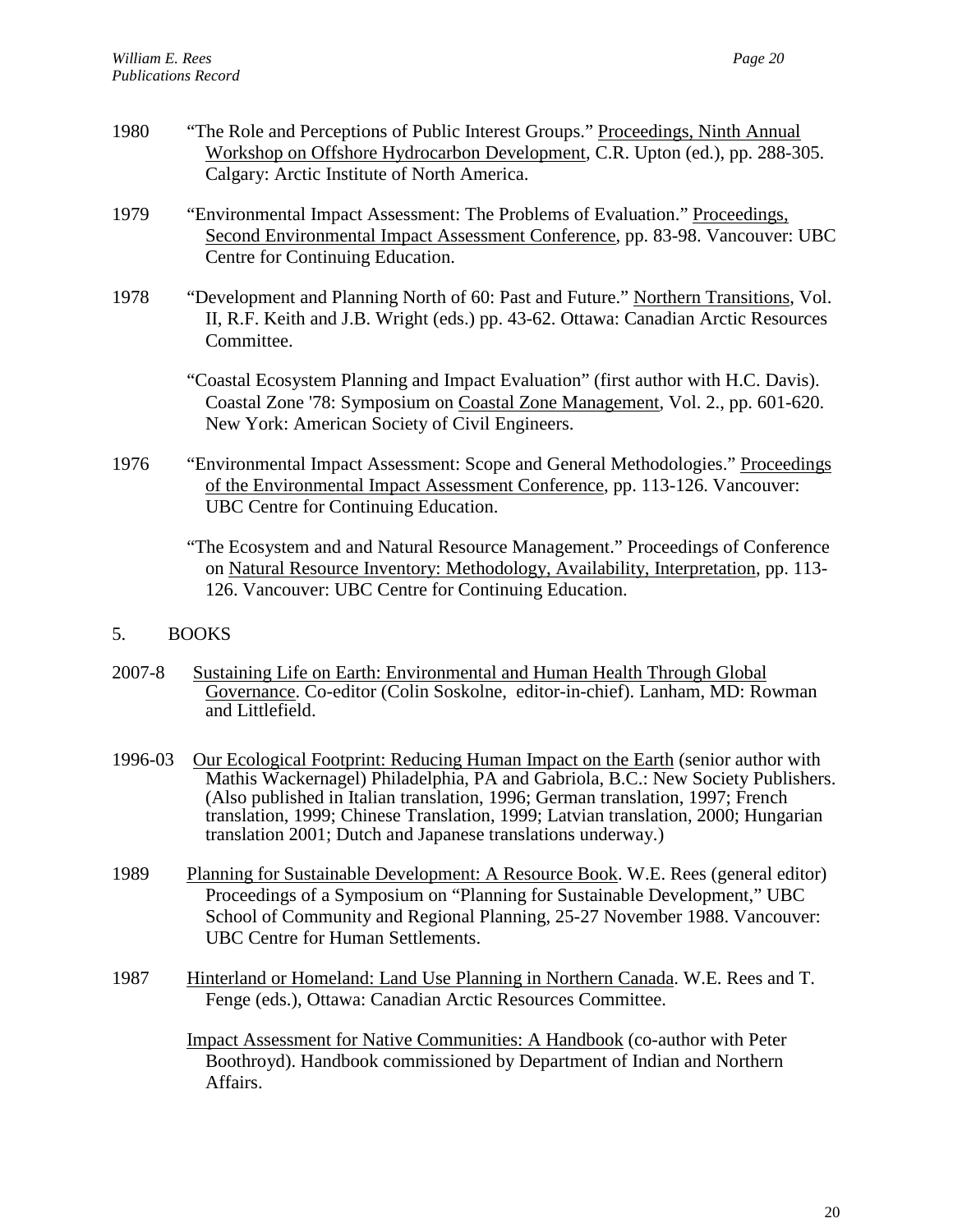## 6. BOOK REVIEWS AND REVIEW ESSAYS

- 2009 "Coming to our Senses?" Review of Managing Without Growth: Slower by Design, Not Disaster by Peter A. Victor. Edward Elgar, 260 pp (2008). Solutions (in press).
- 2007 "Human Agency Gone Awry." Review of People and Nature: An Introduction to Human Ecological Relations, by Emilio F. Moran (Malden, MA: Blackwell, 2006. 232 pp) Bioscience 57(9): 788-790.
- 2005 "Contemplating the Abyss." Review of Collapse: How Societies Choose to Fail or Succeed, by Jared Diamond (Viking/Allen Lane: 2005. 592 pp). Nature 433: 15-16 (6 January 2005).

Review of The Real Environmental Crisis: Why Poverty, Not Affluence, Is the Environment's Number One Enemy, by Jack M. Hollander, University of California Press, 2003, 235 pp (with notes and index). Ecological Economics 52: 253-254 (January 2005).

- 2002 "Can Third-World Cities Survive Globalization?" A review essay inspired by Cities in a Globalizing World: Global Report on Human Settlements 2001 published by Earthscan Publications, London and Sterling, VA (for the United Nations Centre for Human Settlements). Journal of Building Research and Information.
- 2000 Review of Sharing the World: Sustainable Living and Global Equity in the  $21<sup>st</sup>$ Century, by M. Carley and P. Spapens. (London: Earthscan Publications [1989]) Ecological Economics 33: 329-334.

Review of Restoring Life to Running Waters: Better Biological Monitoring, by J. Karr and H. Chu. Ecosystem Health 6: 166-168.

Review of Misplaced Blame: The Real Roots of Population Growth, by A.T. Durning and C. D. Crowther. Orion: People and Nature

- 1998 "Economics for the 21St Century". Review of Beyond Growth: The Economics of Sustainability by Herman Daly (Boston: Beacon Press [1996]). Alternatives 24(3): 32-35 (Summer, 1998).
- 1994 "Ethics and Economic Growth in an Ecologically Full World." Review of Ecology, Economics, Ethics: The Broken Circle. F. Herbert Bormann and Stephen R. Kellert (eds) 1991. New Haven and London: Yale University Press. Environment and Planning 26:10: 1650-1651.

"Trying to Run with Laces Tied." Review essay on: Toward Improved Accounting for the Environment (An UNSTAT-World Bank Symposium) Ernst Lutz (ed.). 1993. Washington: The World Bank (318 pp, plus Index). Environment and Planning 26:8: 1317-1319.

- 1990 "Watching the World, Minding Ourselves." Review of State of the World 1990 (Washington: The Worldwatch Institute). In FUTURES (the journal of forecasting, planning, and policy) 22:7:769-771
- 1986 "Land Use and Conservation." (Review of Land Conservation and Development: Examples of Land Use Planning Projects and Programs, F.R. Steiner and H.N. Van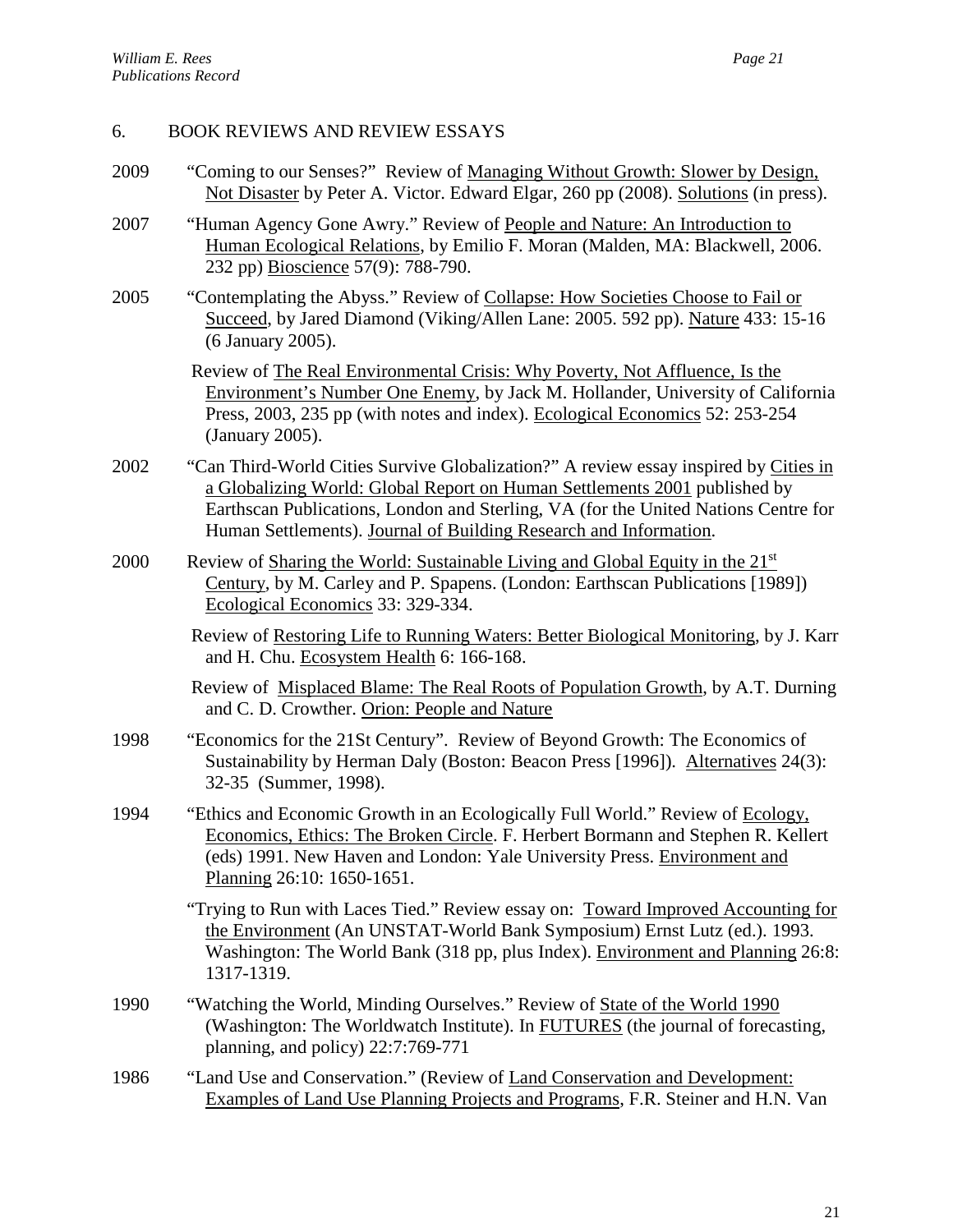Lier [eds.]), Reclamation and Revegetation Research (Elsevier Scientific Publications) 6 (1987):63-66.

- 1981 Review of Environmental Planning Resource Book by R. Lang and A. Armour." Town Planning Review 52:4: 487-488.
- 1977 "(Not Quite) All About Chicago." Urban Ecology 2: 290-292.
- 1976 "Behavioural Research in Environmental Design and Other Conundrums" (review essay). Plan Canada 16:1: 48-51.
- B. COMPLETED, UNPUBLISHED MATERIAL

(commissioned reports, discussion papers, draft journal articles or similar material)

2011 Kissinger, M., W.E. Rees and V. Timmer. "Interregional Sustainability: Governance and Policy in an Ecologically Interdependent World." Environmental Science and Policy.

> Legg, R., J. Moore and W.E. Rees. "A Greenhouse Gas Emissions Inventory and Ecological Footprint Analysis of Metro Vancouver Residents' Air Travel" (completed for submission to Ecological Economics)

- 2004 "Humanity's Fatal Success: An Ecological Economics Perspective." Paper prepared for a symposium of the same title (organized by the author) at the 8th Biennial Scientific Conference of the International Society for Ecological Economics, *Challenging Boundaries: Economics, Ecology and Governance*. Montréal Convention Centre, 11-14 July 2004.
- 2002 "Sustainability: Are We on the Right Track in the GVRD?" Discussion paper prepared for the Greater Vancouver Regional District in connection with the new 'sustainable region' project
- 2000 "The Dark Side of the Force (of Globalization)." Paper prepared for the LEAD Training Session on Globalization and Sustainability: Impact on Local Communities. Vancouver, BC (August, 2000) New York and London: Leadership in Environment and Development.

"Does Increasing Energy/Material Efficiency Save Energy and Spare the Environment? (and if not, where do we go from here?) Paper prepared for Canada's Energy Efficiency Conference, Ottawa Congress Centre, Ottawa, Ontario. October 2000. Ottawa: Energy and Resources Canada.

- 1998 "Global Change, Resources, and Agriculture: A British Columbia Perspective.", a report to the BC Provincial Agricultural Land Commission, October, 1998.
- 1997 "The Ecological Footprints of Growth: Tracking the Global Economy." A discussion paper prepared for APEC Senior Environment Officials in connection with the ongoing internal examination of the Impact of Expanding Population and Economic Growth on Food, Energy, and the Environment (FEEEP). Ottawa, Environment Canada 26 March, 1997.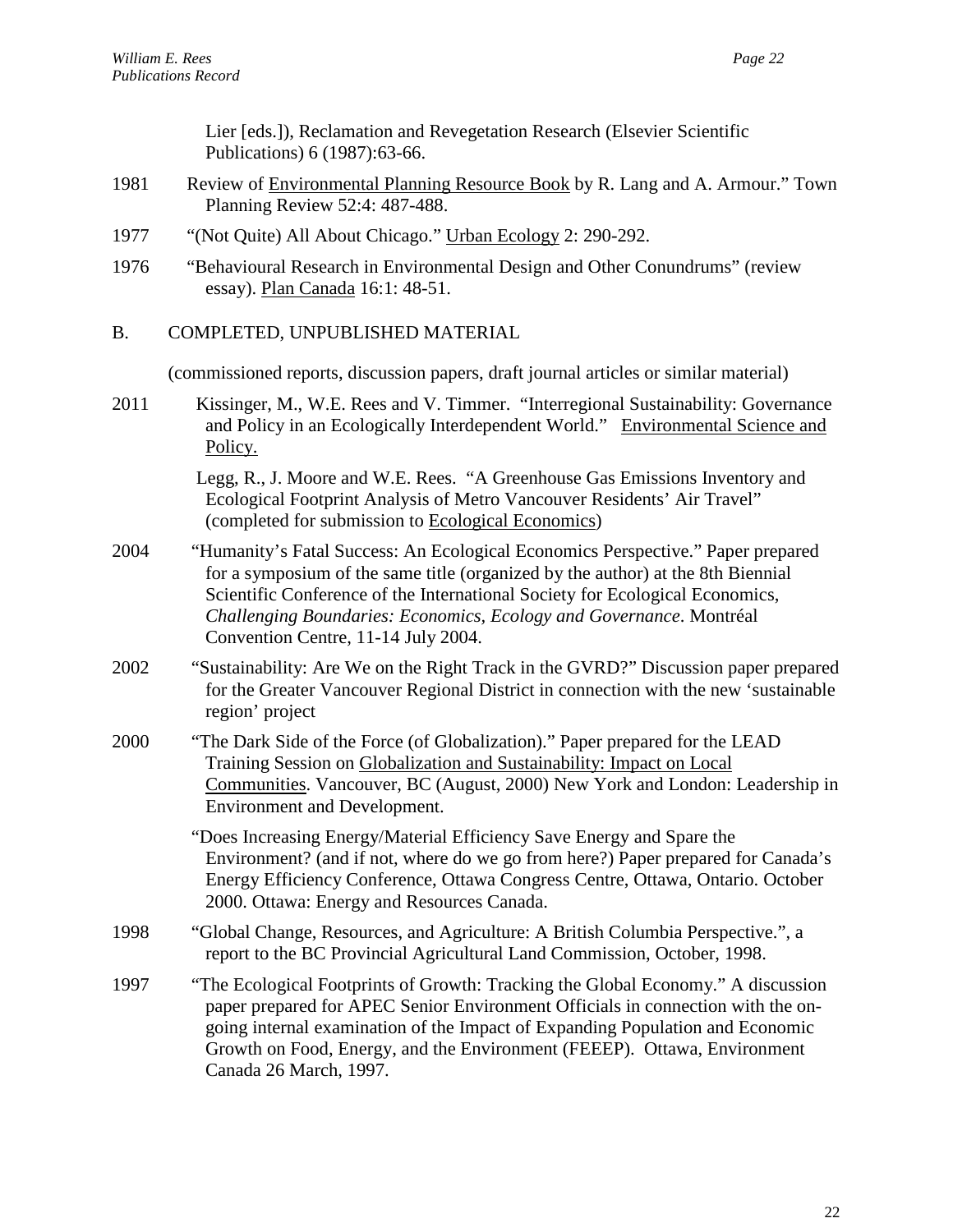|      | "The Sustainable City: An assessment of Project Proposals." Report prepared for<br>Byggforskningsrådet, S:† Eriksgatan 46, Box 12866S-112 98 Stockholm,<br><b>SWEDEN</b>                                                                                                                                                                              |
|------|-------------------------------------------------------------------------------------------------------------------------------------------------------------------------------------------------------------------------------------------------------------------------------------------------------------------------------------------------------|
| 1994 | "Sustainability, Growth, and Employment: Toward an Ecologically Stable,<br>Economically Secure, and Socially satisfying Future." Report prepared for the<br>Employment and Sustainable Development Project, International Institute for<br>Sustainable Development, Winnipeg, Manitoba (32 pp, with 4 Figs).                                          |
| 1992 | "Carrying Capacity Perspectives on Energy, Health, and the Ecosphere: Assessing<br>Ontario Hydro's 25 Year Plan." Report to the Public Health Coalition re: Ontario<br>Hydro's Demand/Supply Plan Environmental Assessment (42pp + Appendix).                                                                                                         |
|      | "Sustainable Urban Development: Theory and Practice" (second author with M.<br>Roseland). Vancouver: Globe'92 Urban Development Theme Paper.                                                                                                                                                                                                          |
| 1990 | "Ecology of Atmospheric Change." Presentation as invited witness to the House of<br>Commons Standing Committee on Environment in accordance with Standing Order<br>108(2) (A Study of Global Warming). Minutes of Proceedings and Evidence of the<br>Standing Committee, Issue No. 43. (3 May 1990).                                                  |
| 1989 | "Considerations of Global Warming" (Brief submitted to the House of Commons<br>Standing Committee on Environment). December 1989                                                                                                                                                                                                                      |
|      | "Global Economy, Global Environment: Implications for Third World Development."<br>Invited paper for CUSO seminar on Sustainable Development and the Third World,<br>Regina, May 1989. 22 pp.                                                                                                                                                         |
| 1988 | Economics, Ecology, and the Role of Environmental Assessment in Achieving<br>Sustainable Development. Commissioned Report to the Canadian Environmental<br>Assessment Review Council. 24 pp.                                                                                                                                                          |
|      | "Sustainable Development and How to Achieve It." Paper to the Forum for Planning<br>Action conference on Prospects for a Sustainable Economy (Our Common Future in<br>British Columbia), Vancouver, 15-16 April 1988. (Revised for publication as<br>"Sustainable Development: Economic Myths and Ecological Realities," Trumpeter<br>$5:4:133-138$ . |
|      | The Limitations of Environmental Assessment as a Tool for Sustainable Development<br>(With a Case Study of CIDA's Approach). Report to CIDA, 24 pp. Ottawa: Rawson<br>Academy of Aquatic Science.                                                                                                                                                     |
|      | "The Global context for Sustainable Development," A background paper prepared for<br>the symposium on Planning for Sustainable Development, University of British<br>Columbia, November 25-27, 1988. 17 pp.                                                                                                                                           |
| 1987 | "Norman Wells Expansion and the 'Dene Gondie' Study: An Experiment in<br>Community-Based Impact Monitoring". Commissioned paper for delivery to the<br>Canada/USSR Seminar on Resource Development in Harmony with Northern                                                                                                                           |

Peoples (Canada /USSR Arctic Science Exchange Program), Yellowknife, NWT, 20 March 1987.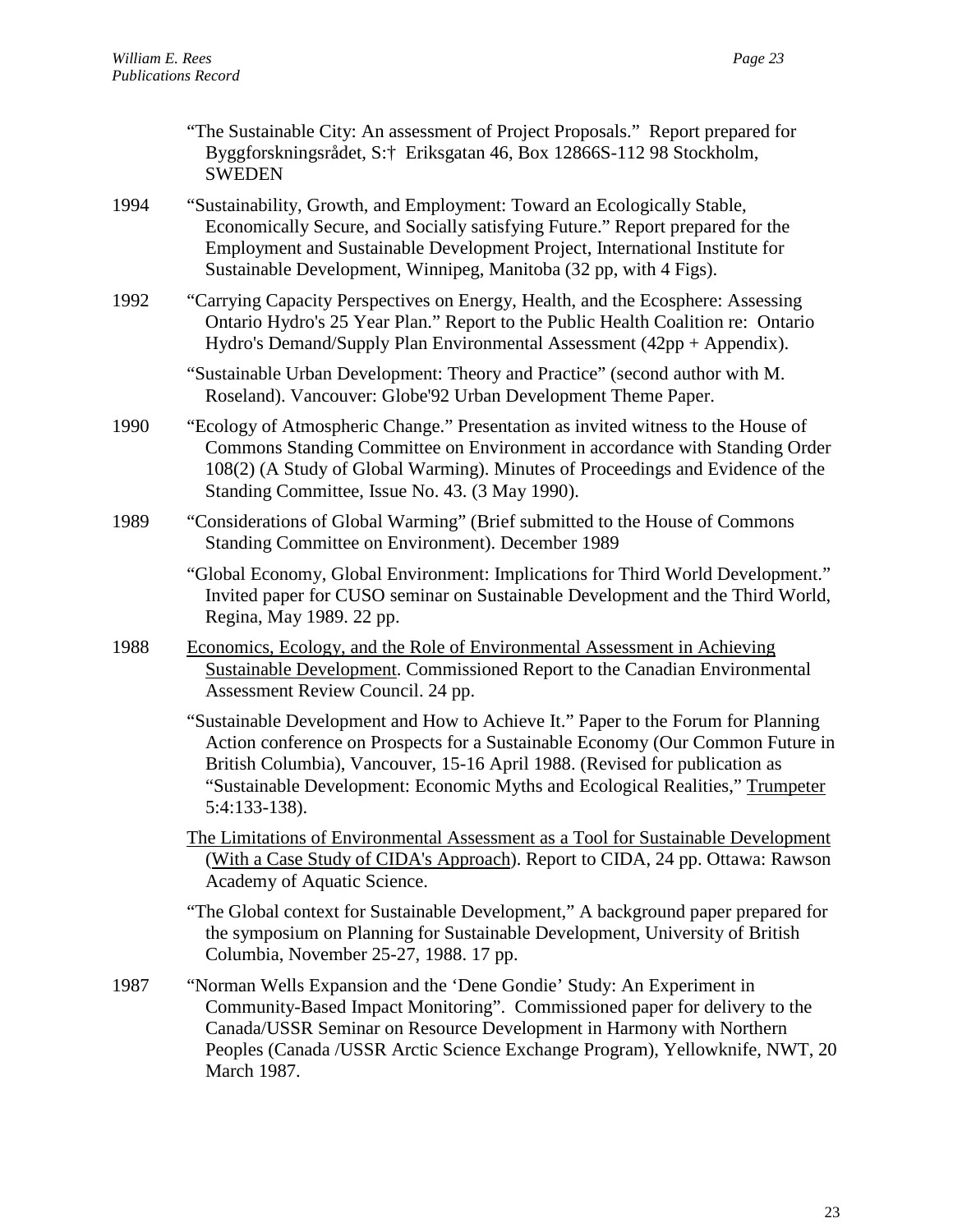|      | "Process and Structure" (A Background Paper on EARP Reform). Report for the<br>Canadian Environmental Assessment Research Council, November 1987 (first<br>author with Peter Boothroyd). Ottawa: Rawson Academy of Aquatic Science. 38 pp.                                      |
|------|---------------------------------------------------------------------------------------------------------------------------------------------------------------------------------------------------------------------------------------------------------------------------------|
|      | "Activities" (A Background Paper on Earp Reform). Report for the Canadian<br>Environmental Assessment Research Council, November 1987 (first author with<br>Peter Boothroyd). Ottawa: Rawson Academy of Aquatic Science. 21 pp.                                                 |
| 1986 | Dene Gondie: Preliminary Results of the Community Survey (three volumes). Report<br>to the Dene Nation Monitoring Program.                                                                                                                                                      |
| 1985 | Dene Gondie: Preliminary Results of the Norman Wells Project Worker Survey (Three<br>volumes; updated with supplementary data Feb. 1986). Report to the Dene Nation<br>Monitoring Program (first author with Peter Boothroyd).                                                  |
| 1983 | "Government Management Capability." Brief to the Beaufort Sea Environmental<br>Assessment Panel. Ottawa: Federal Environmental Assessment Review Office. 23<br>pp.                                                                                                              |
| 1982 | Public Policy and the Transportation of Arctic Resources: A View from the Outside<br>(second author with P. Boothroyd). Report for the Canadian Arctic Resources<br>Committee, Ottawa. 55 pp.                                                                                   |
|      | Impacts of Arctic Shipping (co-author with P. Boothroyd). Report for the Canadian<br>Arctic Resources Committee, Ottawa. 46 pp.                                                                                                                                                 |
|      | "Environmental Impact Assessment: Behind the Smoke and Mirrors". Plenary Address<br>to the First International Conference on Social Impact Assessment, Vancouver.                                                                                                               |
|      | Impact Assessment in Regional Planning, 3 vols. A reader compiled, annotated, edited<br>and with an introductory overview by Rees for an ongoing correspondence course<br>on Impact Assessment in Regional Planning. UBC Centre for Continuing Education,<br>Vancouver, 400 pp. |
| 1981 | On Government Preparedness in the Beaufort. Report prepared for the<br>Interdepartmental Task Force on Beaufort Sea Development, Ottawa. 21 pp.                                                                                                                                 |
|      | "Concepts and Institutions for Development Planning in the Beaufort Sea Region."<br>Discussion paper prepared for the Canadian Arctic Resources<br>Committee/Committee for Original Peoples' Entitlement Workshop. 26 pp. + App.                                                |
|      | "Planning North of 60o: A Special Case?" (first author with Nancy Russell LeBlond).<br>Paper presented to 1981 CIP/ICU National Conference, Regina, Saskatchewan, 5-9<br>July, 25 pp.                                                                                           |
|      | "Preliminary Evaluation of a Development Proposal for D.L. 380, S.L. 17 and Parts of<br>S.L. 103 in the Columbia Valley Sub-Region." Report for Humford Developments<br>Ltd., Edmonton, Alberta. 8 pp.                                                                          |
| 1980 | "A Proposal for a Beaufort Sea Regional Planning Commission". Discussion paper<br>prepared for the Committee for Original Peoples Entitlement (COPE), Inuvik,<br>N.W.T. 14 pp.                                                                                                  |